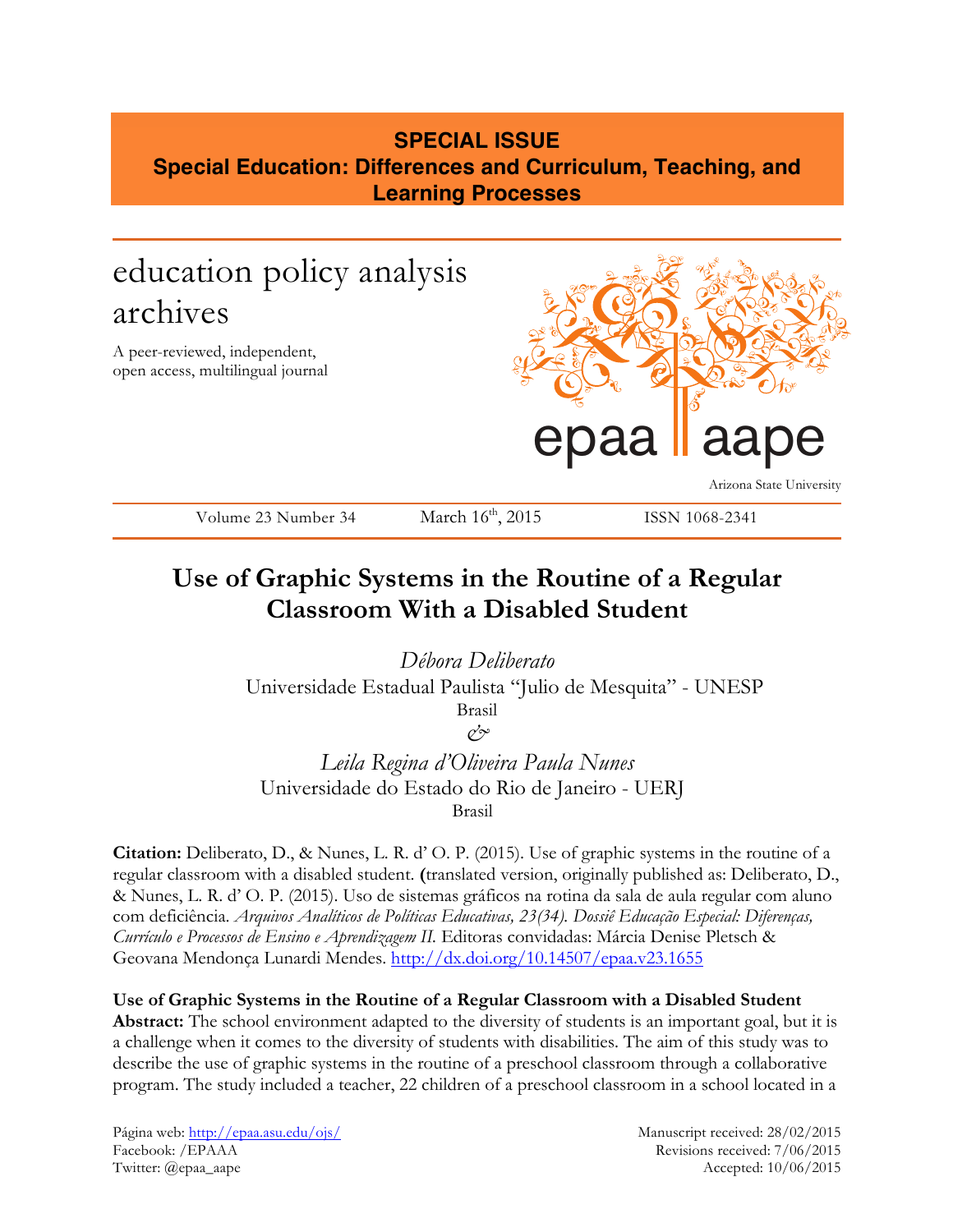large city southeastern Brazil, the mother of a child with disabilities and a special education teacher. A program of collaborative action was carried out among the researcher, the teacher and the students to insert the graphic system in the routine of educational activities for four months. The activities were recorded through a log book, filming and digital recording of interviews. The results obtained from the analysis of the themes identified that the children used the graphic system in the routine of the school tasks, the graphic system helped children in reading the words, the teacher facilitated the insertion of the graphic system from the mediation of the researcher, and the routine of educational activities planned by the teacher facilitated the insertion of the graphic system in the classroom among the students. The study reinforced the need for a training program aimed at school partners to include students with disabilities.

**Keywords:** special education; inclusion; augmentative and alternative communication; teacher training

## **El uso de Sistemas Gráficos en la Rutina de la Clase Regular con un Estudiante Discapacitado**

**Resumen:** El ambiente escolar adaptado a la diversidad de los estudiantes es una meta importante, pero es un reto cuando se trata de la diversidad de los estudiantes con discapacidades. El objetivo de este estudio fue describir el uso de sistemas gráficos en la rutina de una clase de alumnos preescolares a través de un programa de colaboración. El estudio incluyó a un maestro, a 22 niños de una clase de preescolar en una escuela de una gran ciudad en el sureste de Brasil, la madre de un niño con discapacidad, y un maestro de educación especial. Un programa de acción de colaboración fue realizado entre el investigador, el profesor y los estudiantes para insertar el sistema gráfico en la rutina de actividades educativas durante cuatro meses. Las actividades fueron registradas a través de un libro de registro, filmación y grabación digital de entrevistas. Los resultados obtenidos a partir del análisis de los temas identificaron que los niños usan el sistema gráfico en la rutina de las tareas de la escuela, el sistema gráfico ayudó a los niños en la lectura de las palabras, el maestro facilitó la inserción del sistema gráfico a partir de la mediación de la investigadora, y la rutina de las actividades educativas programadas por el profesor facilitó la inserción del sistema gráfico en la clase entre los estudiantes. El estudio ha reforzado la necesidad de un programa de formación dirigido a los interlocutores de la escuela para incluir a los estudiantes con discapacidades.

**Palabras-clave:** educación especial; inclusión; comunicación aumentativa y alternativa; formación del profesorado

## **Uso de Sistemas Gráficos na Rotina da Sala de Aula Regular com Aluno com Deficiência**

**Resumo:** Adequar o contexto escolar para a diversidade de alunos é uma meta importante, mas é um desafio frente à diversidade de alunos com deficiência. O objetivo deste trabalho foi descrever o uso de sistemas gráficos na rotina de uma sala da educação infantil por meio de um trabalho colaborativo. Participaram do estudo uma professora, 22 alunos de uma sala de aula da educação infantil de uma escola de uma cidade de grande porte na região sudeste do Brasil, uma mãe de uma criança com deficiência e um professor de apoio. Foi realizado um programa de ações colaborativas entre a pesquisadora, professora e os alunos da sala para inserir o sistema gráfico na rotina de atividades pedagógicas durante quatro meses. As atividades foram registradas por meio do diário de campo, filmagens e gravação das entrevistas realizadas por meio do protocolo. Os resultados obtidos por meio da análise de temas mostraram que as crianças usaram o sistema gráfico na rotina de atividades, o sistema gráfico auxiliou as crianças na leitura das palavras, o professor inseriu o sstema gráfico a partir da mediação da pesquisadora e, a rotina das atividades pedagógicas planejada pelo professor facilitou a inserção do sistema gráfico na sala de aula entre os alunos. O trabalho reforçou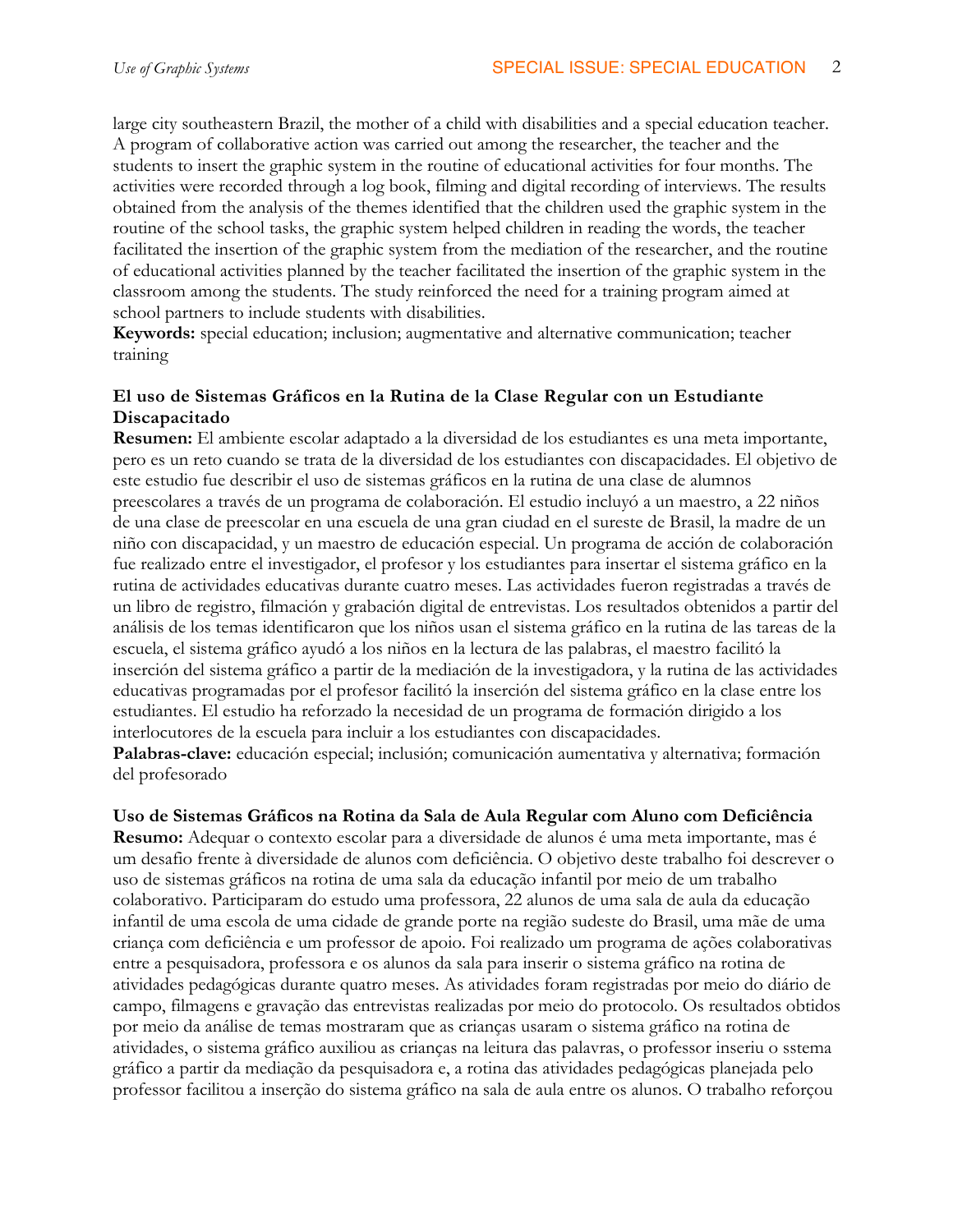a necessidade de um programa de capacitação dos interlocutores da escola para incluir o aluno com deficiência.

**Palavras-chave:** educação especial; inclusão; comunicação ampliada e alternativa; formação de professores

## **Introduction**

Since the 1960s, researchers have argued that augmentative and alternative communication systems (AAC) could turn into supports, alternative or even replace the spoken language to facilitate and promote the acquisition and the development of language in children with motor disorders, language disorders, autism, and learning disorders (Nunes, Quiterio, Walter, Schirmer, & Braun, 2011; Von Tetzchner & Grove, 2003). The authors have also emphasized that although the augmentative and alternative communication (AAC) systems could promote access to the different meanings of shared and constructed ideas, they would enable to identify difficulties in their use. The barriers could be related to modifying or expanding the understanding of AAC users on a communication system which is not always shared by the linguistic community, and how to work the attitudes considering the values offered to alternative possibilities of communication before the ability to speak (Delgado 2011; Deliberato, 2013).

Nonspeaking children and youth do not find other AAC competent users or partners in the environment to provide them with support to the alternative communication forms in daily situations. The communicative interactions often occur during the therapeutic intervention sessions or during the programmed educational situations (Alves, 2006; Binger & Light, 2007; Light & McNaughton, 2013; Sameshima, 2006).

The successful start of expressive possibilities, i.e., expressive language, is dependent on the professional knowledge and attitudes of the people working with nonspeaking children and youth. These children and young adults can develop, with their family members, forms of communication, such as gestures, gaze direction, vocalizations and facial expressions, but they all rely on intervention programs to learn the linguistic systems.

The early intervention with augmentative and alternative communication may be critical for the development of language and the development of communication and social skills. Children and youth with disabilities could benefit from early intervention programs, to change from passive to active role in communicative activities (De Coste, 1997; Quiterio & Brando, 2011).

The literature has been emphasizing the importance of augmentative and alternative communication systems in providing not only a variety of pragmatic functions, but also in developing a potential for language acquisition and development, and in facilitating the underlying competences to comprehension and production of generated language skills (Light, 2003; Light & McNaughton, 2013; Mirenda & Locke, 1989).

Gulens, Kerbel, and Nobel (2006) considered the importance of professionals being aware of the kinds of strategies needed in intervention process with children and young people with complex communication needs. These authors emphasized that, at the moment of organizing and planning the strategies, professionals should identify and recognize the level of communicative skills already used by the children and youth. Thus, the intervention programs could contribute to the increase of communication skills in a more functional way (Delagracia, 2007; Deliberato, Manzini, & Guarda, 2004; Fernandes, 2001; Paula, 2007).

Intervention programs could support the development of linguistic competence of children and youth with complex communication needs. Disabled persons need to master the natural language of their environment. In addition they will have to learn a system of representation that can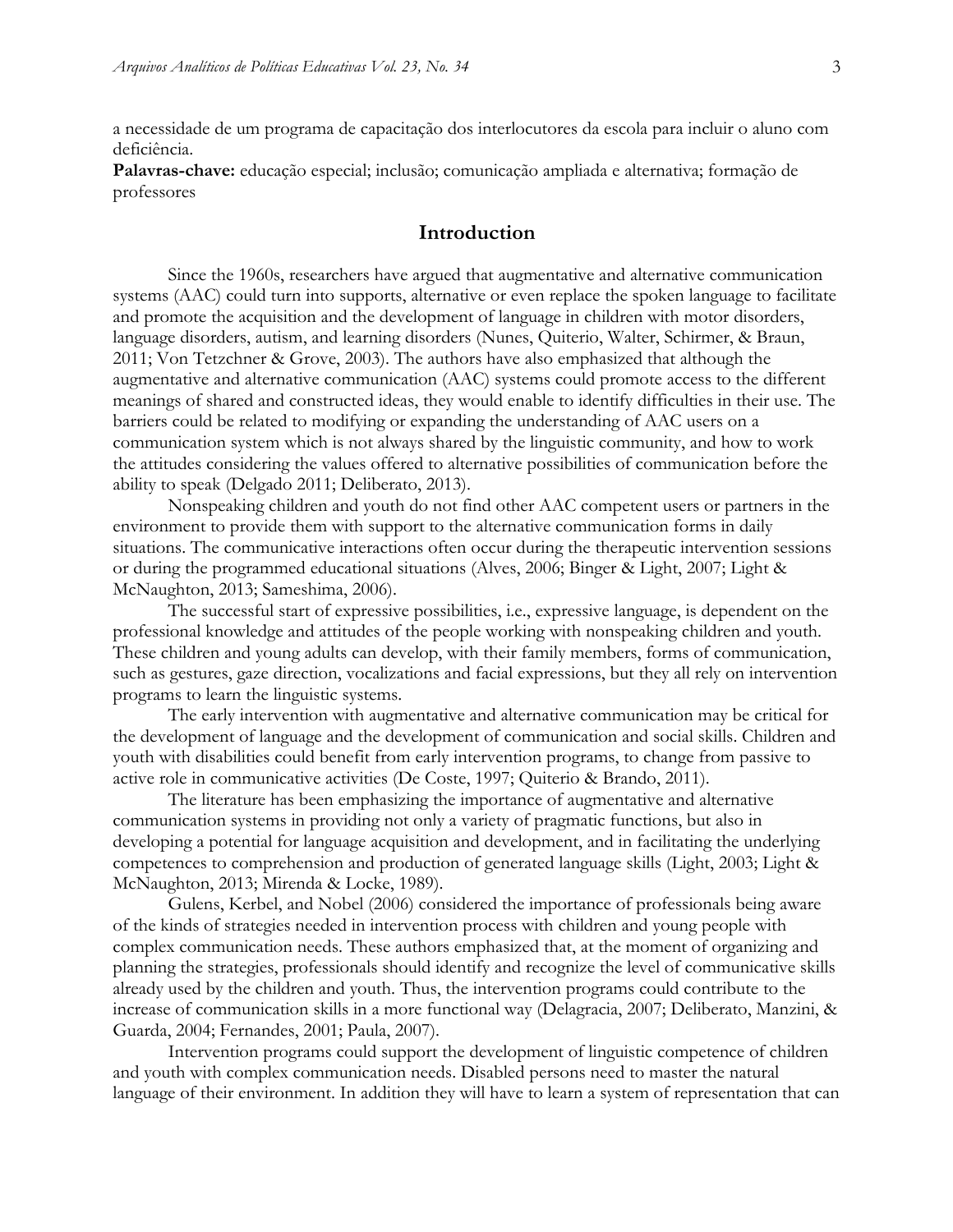ensure the quality of new learning and thus provide access to interaction and communication with different people (Beukelman & Mirenda, 2007; Deliberato, 2013; Nunes et al., 2011).

The challenge for the development of linguistic competence is greater for children who use AAC, at least for three reasons: 1) there is a significant difference between language input received by individuals who employ AAC and the language output used by them; 2) communication through AAC is typically multimodal, combining multiple linguistic codes to express meanings (e.g., hand signals, conventional gestures, pictures, graphic symbols); and 3) many of AAC systems do not have any link with a natural language, lacking phonological, semantic, syntactic, and pragmatic aspects (Light, 2003; Binger & Light, 2007; Light & McNaughton, 2013).

The literature in this area has argued that it is a challenge to systematize intervention programs based on augmentative and alternative communication systems, because of the diversity of people with disabilities who need resources for communication. The same literature has also considered that it is a great challenge to insert augmentative and alternative communication systems in different environments to both enhance the communicative possibilities and provide means to develop competent communication partners in the use of representation systems that are not employed in the general community (Deliberato, 2011, 2013; Schirmer & Nunes, 2011).

Discussing about augmentative and alternative communication systems is to think not only in the skills and needs of people with disabilities, but also to equip the partners, adjust the environment, activities, and tasks to be performed by nonspeaking children and youth with disabilities.

The concern of professionals and researchers to ensure the permanence of students with disabilities in regular schools has called for theoretical and practical actions, both in teachers' education and the implementation of programs involving partnerships between professionals from different areas (Deliberato, 2009, 2013; Deliberato & Manzini, 2006; Nunes et al., 2011; Schirmer, 2011).

Research studies have showed that the use of resources and strategies involving augmentative and alternative communication systems favors not only communicative skills, but also enables the participation of nonspeaking students with disabilities in educational activities programmed by the teacher (Deliberato, 2009; Rocha & Deliberato, 2012).

According to Brekke and von Tetzchner (2003), and Soto and Von Tetzchner (2003), full inclusion means admitting both that nonspeaking students with disabilities have competence in using augmentative and alternative communication, and that the resources and instruments should be used beyond the communicative function, i.e., they should be available in the routine activities of the students' classroom (Sameshima, 2011).

The school could be an important environment to foster the necessary support for children and youth with disabilities, the use of augmentative and alternative communication systems (Deliberato & Manzini, 2006; Von Teztchner, Brekke, Sjothun, & Grindheim, 2005). In fact, the school has two challenges: to ensure both the support for the communicative skills of nonspeaking students with disabilities and the participation of these students in the curriculum pedagogic activities.

Adapting the school environment to the diversity of students is an important goal, but it is a challenge given the diversity of students with disabilities. The literature has discussed the need to train teachers in the use of different assistive technology resources (Schirmer, 2011).

The definition of assistive technology is broad, involving different scientific areas so that its use addresses the different needs of people with disabilities, providing them with quality of life (WISE, 2012).

It is noteworthy that Brazilian law defines the term Technical Aids as a synonym of Assistive Technology. Technical aids were described in Article VII of Decree 5296 on December 20, 2004,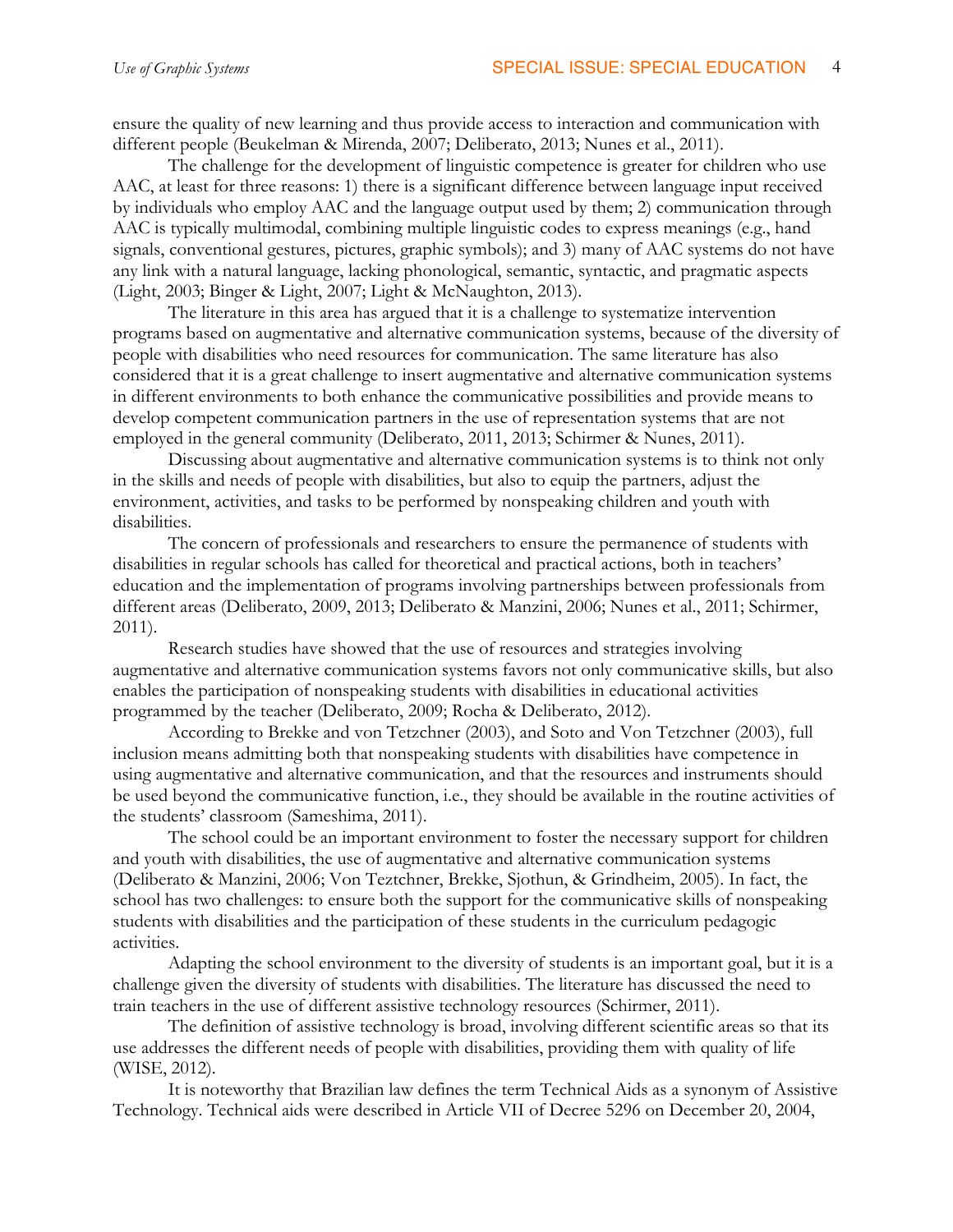which regulates the National Policy for the Integration of Persons with Disabilities. They refer to the products, tools, adapted or specially designed equipment to improve the functionality of the person with disability or reduced mobility, encouraging fully or assisted personal autonomy (Brazil, 2004).

The Technical Aids Committee (TAC) was created by the Special Secretariat for Human Rights of the Presidency of the Republic (SSHR/PR) and consists of a Brazilian group of experts and representatives of government agencies. The Technical Aids Committee modified the proposed definition presented in Brazil (2004) and adopted the following definition and concept for Assistive Technology:

Assistive Technology is an area of knowledge of an interdisciplinary feature, which encompasses products, resources, methodologies, strategies, practices, and services that aim to promote functionality related to the activity and participation of people with disabilities, disability or reduced mobility, aiming their autonomy, independence, quality of life and social inclusion. (Cat, 2007)

In this context, the regular classroom teacher and the regular students should be trained in the use of adapted resources and strategies to participate in academic tasks together with a disabled child. The augmentative and alternative communication resources have been critical for the disabled child's learning and the literature discussed their inclusion in school through collaborative work (Deliberato, 2013; Rocha, 2013).

The proposal of collaborative work is to bring the expertise of different specialists for the school context. This operating model aims to contribute to intervention strategies proposed to solve problems experienced by teachers in school. These results should encourage the construction of possibilities that enhance the educator's work and meet the needs of students with disabilities. The expert´s role is to assist the teacher to both build strategies and identify the skills of their students so that they can develop academic skills effectively. Collaboration is an intervention model proposed to both design and implement an educational plan that must be considered and supported by all those involved in the process (Machado; Bello, & Almeida, 2012; Mendes, 2008).

The assumption of this model is the responsibility of the researcher to help teachers better understand the practice of teaching, not just participating and bringing innovations, but helping to rebuild the knowledge in school context and raise teachers' awareness to the need for ongoing formation (Capellini & Mendes, 2007).

The collaborative work in school also aims to solve problems in the school setting and reduce the need for referrals students to specialists from different fields, promoting intersectoral work. Expert professionals are beginning to recognize the need to offer support to school teachers, becoming partners in this perspective, performing joint and collaborative work, through the sharing of knowledge for the solution of problems in the school setting (Machado, Bello, & Almeida, 2012).

Considering these issues, the aim of this study was to describe the introduction of graphic systems in the routine of a preschool classroom through collaborative work between the researcher and the teacher.

#### **Method**

This study is part of a larger research: Alternative Communication Technologies: resources and procedures for preschool students with disabilities; with the approval of Ethics Committee number 0446/2012. The informed consent form was signed by the participants and their parents. The selected school for this study was indicated by a specialized institution in monitoring students with disabilities in regular schools in a city the southeastern region of Brazil. The selection criteria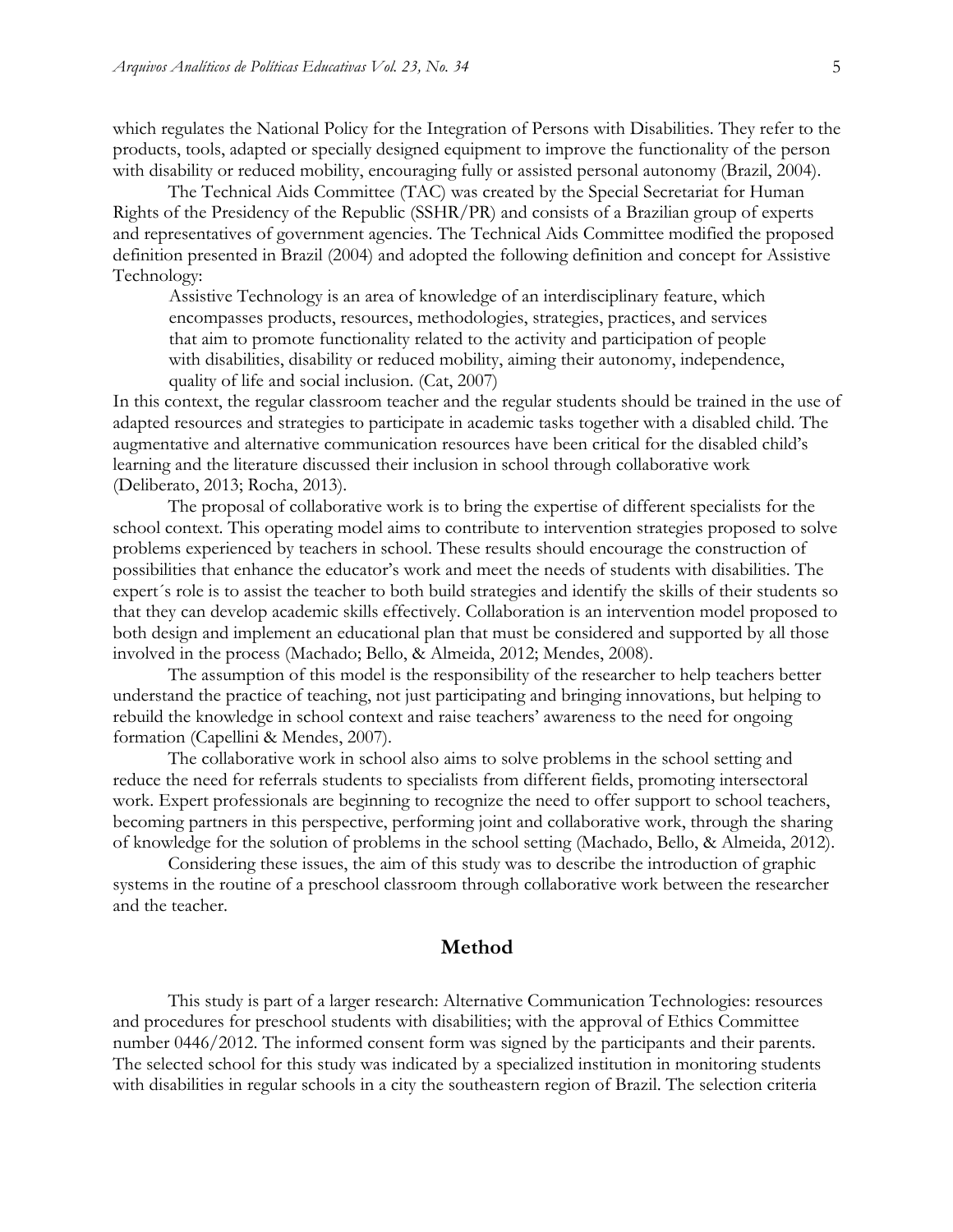for the classroom in the specified school was the lack of experience with students with disabilities in preschool.

This study involved a 45-year-old teacher, 22 students in a kindergarten classroom at a school in the selected city, a Special Education Service teacher (SES) and the mother of Ana<sup>1</sup>, a disabled child with six years and four months old. The activities were conducted in the classroom.

There were 22 students in the classroom: 17 girls and five boys, between four and six years old. According to the teacher's report, the classroom had novice students and students who could recognize the name, letters, numbers, and were establishing their hypothesis for writing. The teacher also reported that, in addition to the student with disabilities, there were students with difficult behavior who needed help from professional experts. As reported by Ana's mother and as the observations made in the classroom by the researcher showed, the girl was not able to understand the routine of the classroom, nor to interact with the other kids or even the teacher. She did not have, nevertheless, a definite diagnosis. The disabled student could remain for a short period of time on the tasks, even when they were especially tailored to her, and emitted sounds unintentionally, but sometimes she pronounced the final syllable of words, without directing her verbal response to a particular partner. The general behavior of the child was dispersed: she walked out of the classroom several times and demanded the support of her mother or the special education service teacher to return to the classroom. At the beginning of the research, Ana carried out activities outside the context of the classroom and could remain in some tasks in the classroom when the SES teacher was present. The physical structure of the classroom consisted of eight tables to accommodate four children in each one to perform tasks such as use of painting, writing, among others. These tables were close to the teacher's desk and next to the wall, near the bathroom. There was also a space near the blackboard designed to arrange all the students in a circle in order to develop the initial activities of the routine as soon they arrived at the classroom: "a chamadinha" (a warm-up activity), followed by the completion of the collective and individual calendar. At the end of the class, again the students gathered together in a circle for the explanation about the homework and other free activities. Figure 1 below illustrates the arrangement of the classroom.



Source: production of the first author.

*Figure 1*. Schematic layout of chairs and circle in the classroom.

 <sup>1</sup> Fictious name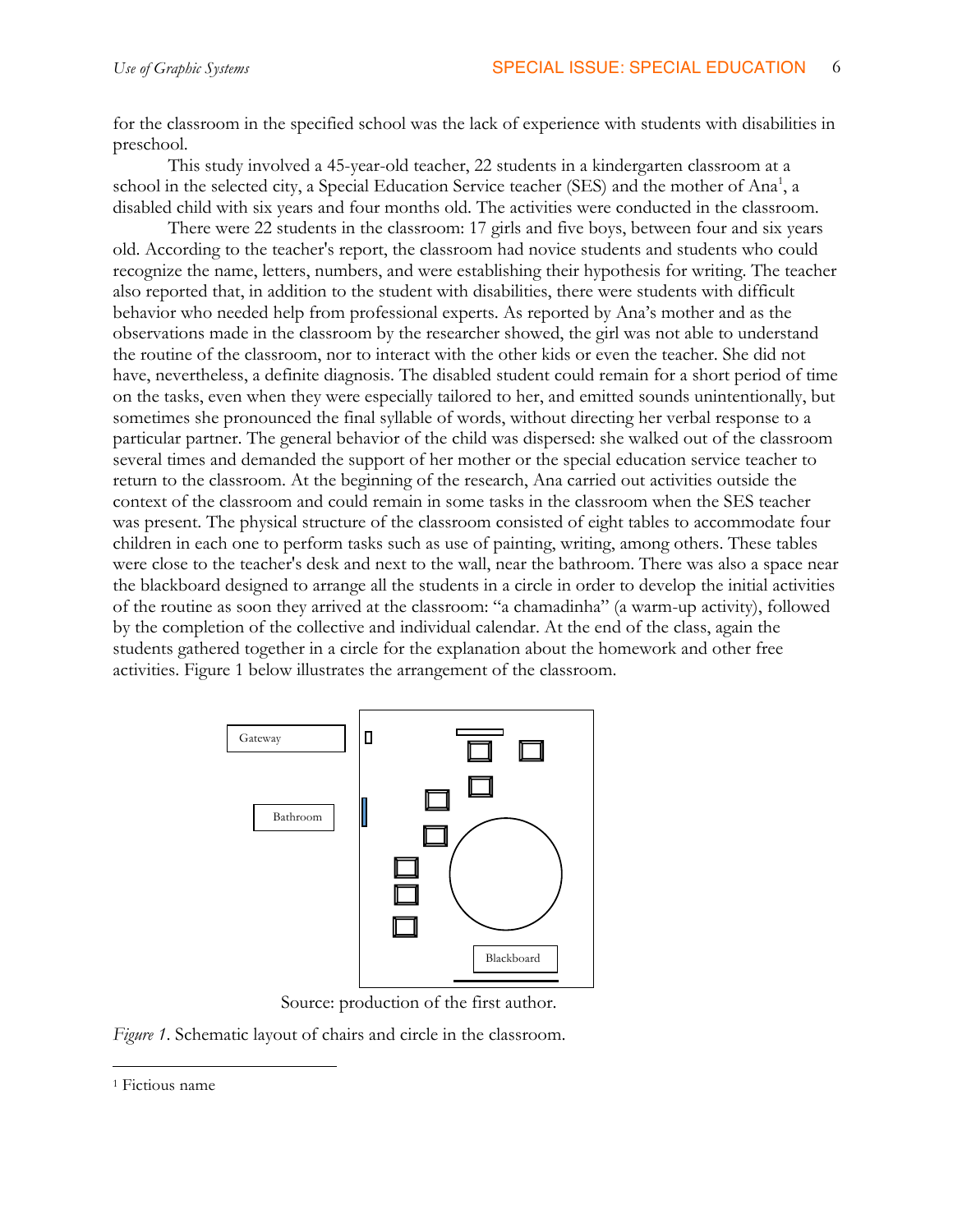For data collection, the following instruments were used: protocol for assessing nonspeaking students' communicative skills in family setting (Delagracia, 2007) and the protocol for assessing nonspeaking students' communicative skills in school setting (Paula, 2007). In addition to the protocols, observation records of the classroom routine through a log book (Falkembach, 1987; Fonseca, 1999), and filming of the activities involving the child with disabilities were performed. The activities planned for the selected program were made using concrete materials (objects), pictures, pictographic images from Picture Communication Symbols communication system (Mayer-Johnson, 2004).

#### **Organization of Information Collection**

The planned and organized activities were performed according to the model of intervention program in schools proposed by Deliberato (2009, 2011, 2013), for a period of four months.

Table 1, below, describes the organization of the program and the data collection instrument:

Table 1

| Day                                                                                    | Activities                               | Observation | Recording  | Program |
|----------------------------------------------------------------------------------------|------------------------------------------|-------------|------------|---------|
|                                                                                        |                                          | time        | instrument | steps   |
| 22/08/2013                                                                             | Contact with institutions and school.    |             |            |         |
| 26/08/2013                                                                             | Authorization by the family. Observation | 30min       | Continuous |         |
|                                                                                        | of the classroom students with the       |             | recording  |         |
|                                                                                        | Resource Classroom teacher.              |             |            | Step 1  |
| Period to obtain City Hall and Regional Coordinator of Education (RCE) approval of the |                                          |             |            |         |
| project                                                                                |                                          |             |            |         |
|                                                                                        | School - coordination - Delivery of the  | $40$ min    |            |         |
|                                                                                        | of the city hall and RCE authorization.  |             |            |         |
| 17/09/2013                                                                             | Discussion about the student selection   |             | Continuous |         |
|                                                                                        | with school board, educational           |             | recording  |         |
|                                                                                        | coordinator and teacher.                 |             |            |         |
| 26/09/2013                                                                             | Interview with the disabled student's    | 52min13s    | Audio      |         |
|                                                                                        | mother from the selected classroom       |             | recording  |         |
| 04/10/2013                                                                             | Classroom observation: characterization  | 4h30min     |            |         |
|                                                                                        | of routine                               |             | Continuous | Step 2  |
|                                                                                        | Description of student characteristics   |             | recording  |         |
|                                                                                        | through teacher's report (protocol).     |             |            |         |
| 10/10/2013                                                                             | Meeting with the coordinator.            | 4h30min     | Continuous |         |
|                                                                                        |                                          |             | recording  |         |
|                                                                                        |                                          |             |            |         |

*Description of Activities, Time of Observation and Recording Instruments*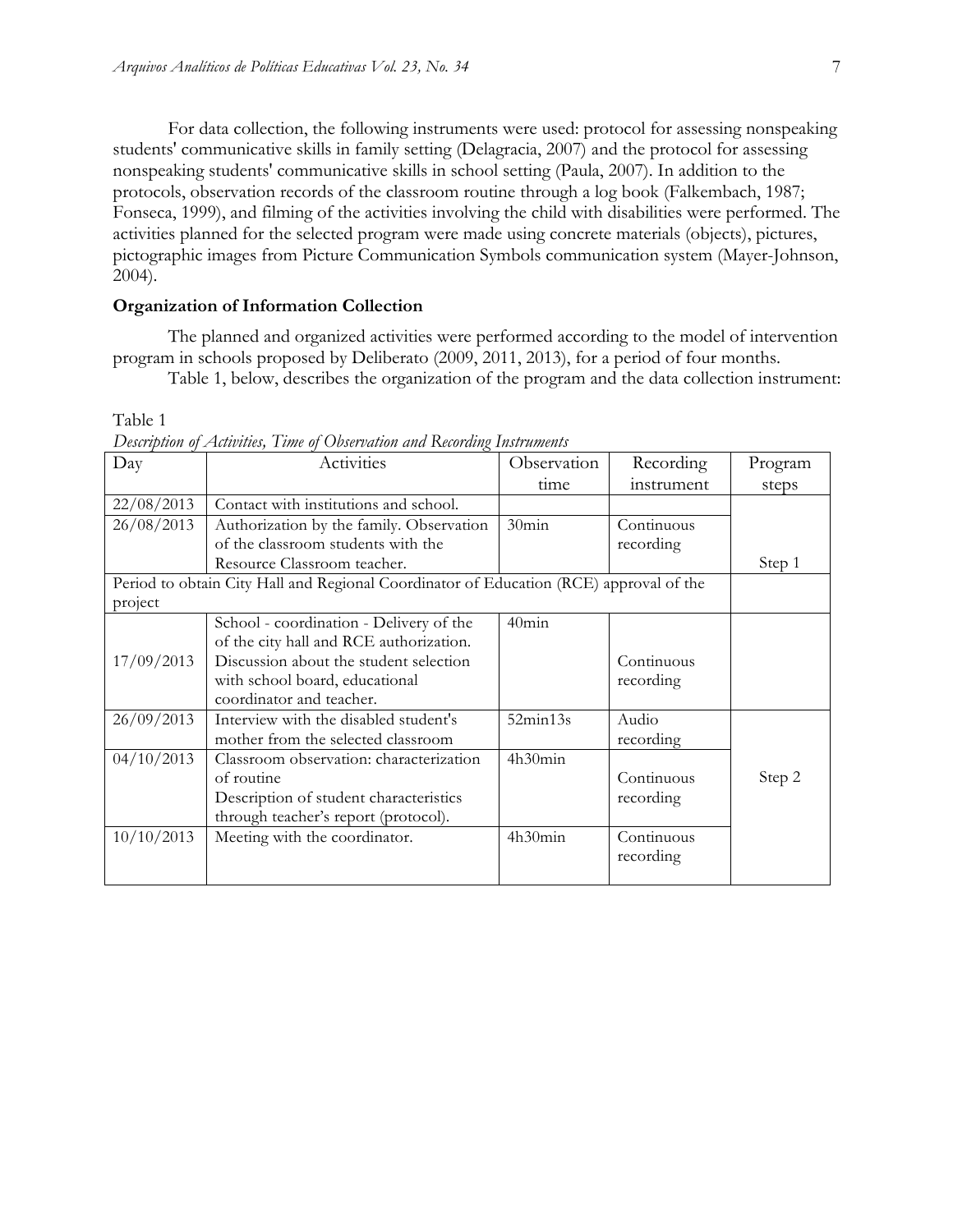Table 1 (Cont'd.)

*Description of Activities, Time of Observation and Recording Instruments*

| 16/10/2013<br>17/10/2013                                           | Routine observation. Discussion with the<br>teacher about the school plan: insertion<br>of adapted resources                                                                                                                                                             | 4h30min  | Continuous<br>recording |        |
|--------------------------------------------------------------------|--------------------------------------------------------------------------------------------------------------------------------------------------------------------------------------------------------------------------------------------------------------------------|----------|-------------------------|--------|
| 18/10/2013                                                         | Use of adapted resources in the<br>classroom routine (previously assessed).<br>Introduction of new resources: students<br>and teacher assessment                                                                                                                         | 4h30min  | Continuous<br>recording |        |
| 21/10/2013                                                         | Use of adapted resources in the<br>classroom routine.<br>Guidance for the teacher.<br>Visit to the Special Education Teacher.                                                                                                                                            | 4h30min  | Continuous<br>recording | Step 3 |
| 24/10/2013                                                         | Use of adapted resources in the<br>classroom routine.<br>Guidance for the teacher.<br>Participation of the researcher in the<br>routine.                                                                                                                                 | 4h30min  | Continuous<br>recording |        |
| 25/10/2013<br>01/11/2013                                           | Use of adapted resources in the<br>classroom routine.<br>Guidance for the teacher.<br>Participation of the researcher in the<br>routine.<br>Discussion on the resource for the<br>student with disabilities.                                                             | 4h30min  | Continuous<br>recording |        |
| 04/11/2013<br>07/11/2013<br>08/11/2013<br>11/11/2013<br>14/11/2013 | Use of adapted resources in the<br>classroom routine.<br>Guidance for the teacher.<br>Participation of the researcher in the<br>routine.<br>Discussion about the resource for the<br>student with disabilities.<br>Use of adapted material with the disabled<br>student. | 4h30min  | Continuous<br>recording |        |
| 29/11/2013                                                         | Guidance and discussion of the plan with<br>the SES teacher.                                                                                                                                                                                                             | 1h 30min | Audio<br>recording      |        |
| 02/12/2013<br>09/12/2013                                           | Use of adapted resources in the<br>classroom routine.<br>Guidance for the teacher.<br>Participation of the researcher in the<br>routine.                                                                                                                                 | 4h30min  | Continuous<br>recording |        |
| 12/12/2013<br>13/12/2013                                           | Use of adapted resources in the<br>classroom routine.<br>Guidance for the teacher.<br>Participation of the researcher in the<br>routine.<br>Discussion about the resource for the<br>student with disabilities.                                                          | 5h30min  | Continuous<br>recording |        |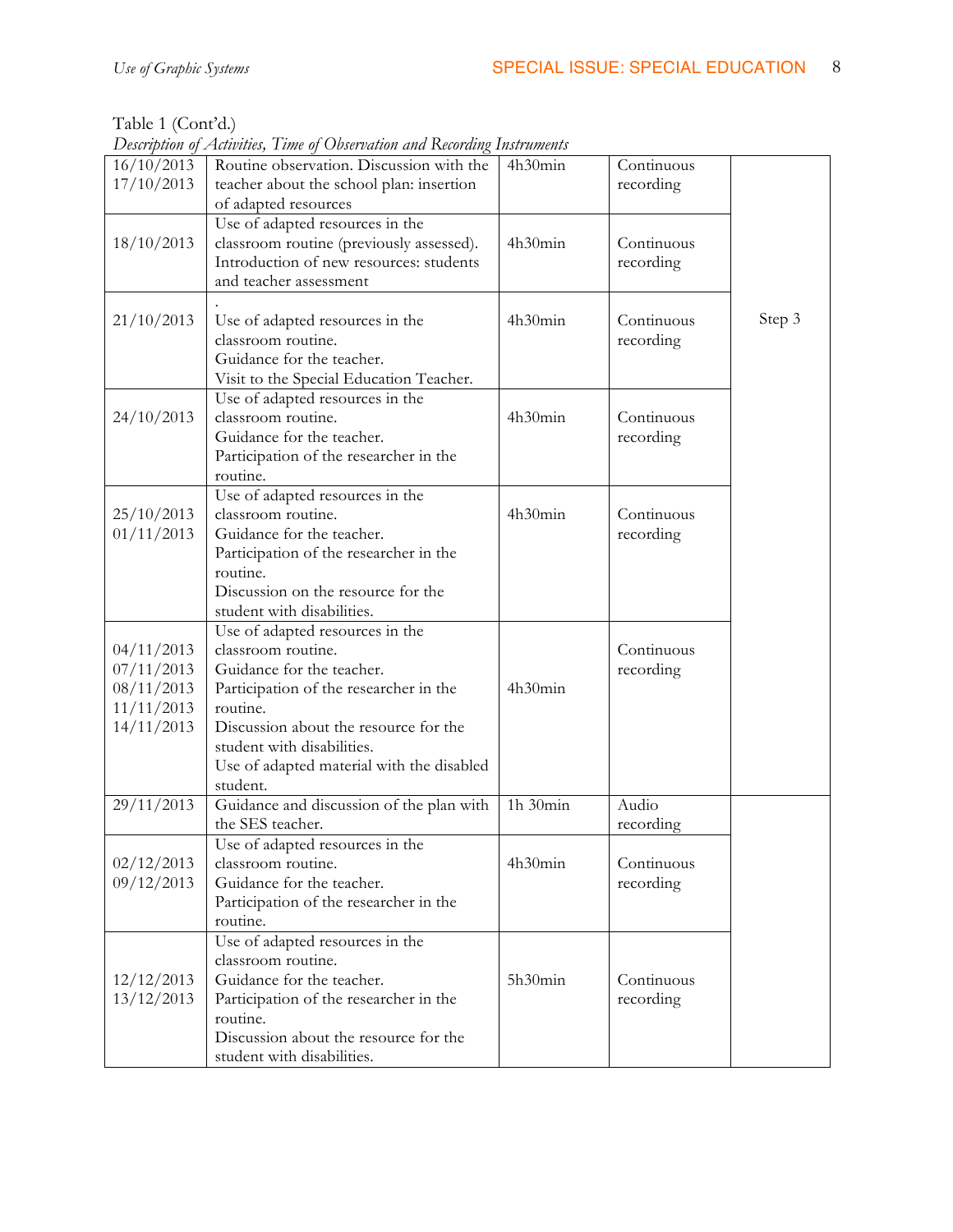Table 1 (Cont'd.)

*Description of Activities, Time of Observation and Recording Instruments*

| 18/12/2013 | Assessment with the school board and    | 2h30min | Continuous | Step 3     |
|------------|-----------------------------------------|---------|------------|------------|
|            | the teacher.                            |         | recording  |            |
| 20/12/2013 | Assessment with the school coordinator. | 1h20min | Continuous | Assessment |
|            |                                         |         | recording  |            |

Source: Produced by the first author

#### **Procedures**

As shown in Table 1, the data collection was divided into three steps, as described by Deliberato (2009, 2011, 2013). The first step was devised to establish contact with the selected school and solving ethical issues requested by the Board of Education. Upon the permission of the responsible authorities, a first meeting with the school principal and coordinator was arranged at the school to discuss the criteria to select the classroom that would be participating in the program

Still in step 1, an initial contact with the selected teacher was scheduled and the teacher described the behavior of the student with disabilities, through the communicative skills protocol (Paula, 2007). During that first contact, it was possible to identify that the teacher had been aware of the behavior of the disabled student and had already contacted the Special Education Services (SES).

Then in step 2, it was possible to gather more information about the child with disabilities through the use of the communicative skills protocol applied to the mother of the disabled student (Delagracia, 2007). Also, in this step, it was possible to observe, present and discuss the adapted resources, using graphic systems, with the teacher and the other students in the classroom.

In step 3, as shown in Table 1, adapted resources constructed with graphic systems were used for the activities planned by the teacher with the aid and guidance of the researcher. At this step, the work of the researcher together with the teacher and other students was important for the collaborative actions (Rocha, 2013). At the end of step 3, an assessment of the work involving the teacher and the researcher was made.

#### **Organization of the Information for Analysis**

The audio recording of the protocol with the mother was fully transcribed, as well as the films shot during the use of adapted resources to the student with disabilities. The information from the log book was organized chronologically, the transcripts of the films and digitally recorded information were incorporated to the sequence of continuous recording done through the log book (Fonseca, 1999) to compose one single written text, for the purpose of data triangulation analysis according to Triviños (1992). This proposed analysis allowed the articulation of different sources of data collections constituting a single written text (Minayo, 2005; Triviños, 1992).

#### **Data Analysis**

After structuring and organizing information in a written text, themes were identified according to Bardin (2004). Significant selected units were defined as theme and sub-themes. From the written text it was possible to identify the following themes and sub-themes described in Table 2: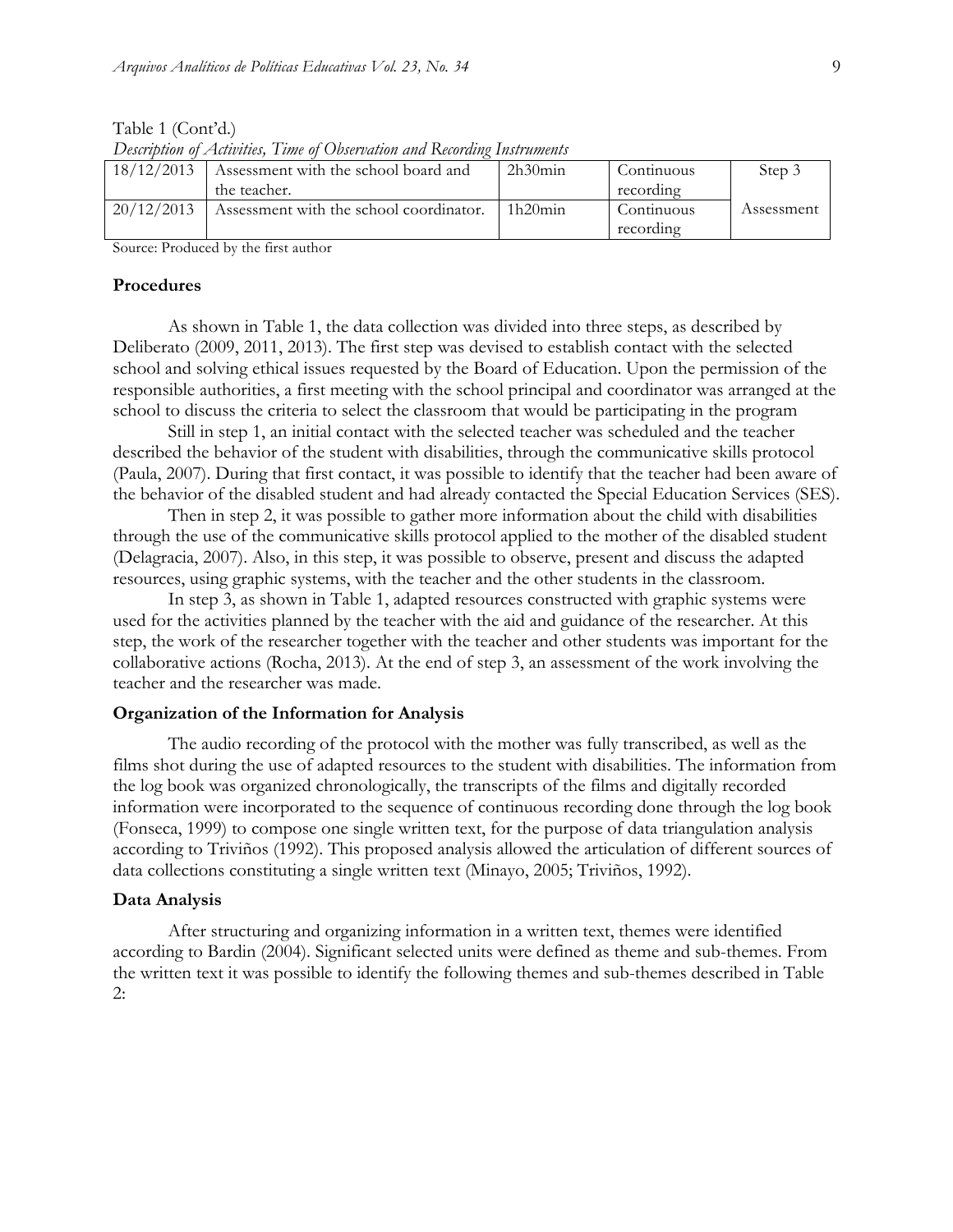| Theme                         | Sub-theme                                                |
|-------------------------------|----------------------------------------------------------|
| Classroom Routine             | Pedagogical Activities                                   |
|                               | Play Activities                                          |
|                               | Use of graphic systems with classroom students           |
| <b>Adapted Resource</b>       | Use of graphic systems with the presence of the disabled |
|                               | student                                                  |
| Mediation of professionals in | Mediation of the teacher                                 |
| activities                    | Mediation of the researcher                              |
|                               | Joint Mediation                                          |
| Teacher's degree              | Initial Training                                         |
|                               | Continuing Education                                     |
|                               | Characteristics of students                              |
| Assessment                    | <b>Adapted Resource</b>                                  |
|                               | Students' performance                                    |
|                               | Working Conditions in the classroom                      |

Table 2 *Themes and Subthemes*

Source: Produced by first author

The theme Classroom Routine was defined as the activities planned by the teacher and performed by the students during the school day. The sub-themes identified were: pedagogical activity and play activity.

The definition of Activity was supported by Rocha (2013): it is understood that the activity involves several tasks in sequence, i.e., to carry out an activity, several actions are required by the person who performs them. Thus, Pedagogical Activity was defined as the accomplishment of tasks planned by the teacher and performed by the students in the classroom routine. On the other hand, the Play Activity was the sequence of tasks performed by the students using different resources freely, without prior planning of the task sequence.

According to Rocha (2010), Resources are understood as school materials, teaching materials, games, toys, utensils used during meals and hygiene tasks by the student, resources used for positioning, and other materials and utensils, in addition to CDs of songs, storybooks and poetry used by the student in the school context. The author defined as Adapted Resources materials that are modified to attend the student with disabilities needs including adapted pedagogical resources in order to expand their motor, perceptual, communicative, and pedagogical performance. The subthemes Use of Adapted Resource for Classroom Students and Use of Adapted Resource for Disabled Students refer to the person who used the adapted resource in the school routine.

The definition of the theme Mediation was supported in the definition proposed by Obelar (2011) and adjusted for the present study, i.e., mediation refers to the role of the educator who is in the classroom, helping the children with or without disabilities to perform school activities, through adapted and differentiated materials to develop, to learn and to experience school situations. The sub-themes identified relate to persons who performed the mediation, whether the teacher, the researcher, the Special Education Service (SES) teacher and even a joint action of these professionals.

The theme Teacher Training was defined by all theoretical, practical and theoretical-practical information carried out with the regular classroom teacher or SES teacher. The sub-theme Initial Training was defined as all information regarding the initial training of the teacher and the subtheme Continuing Education was the teacher's report about her in-service training and (verbal and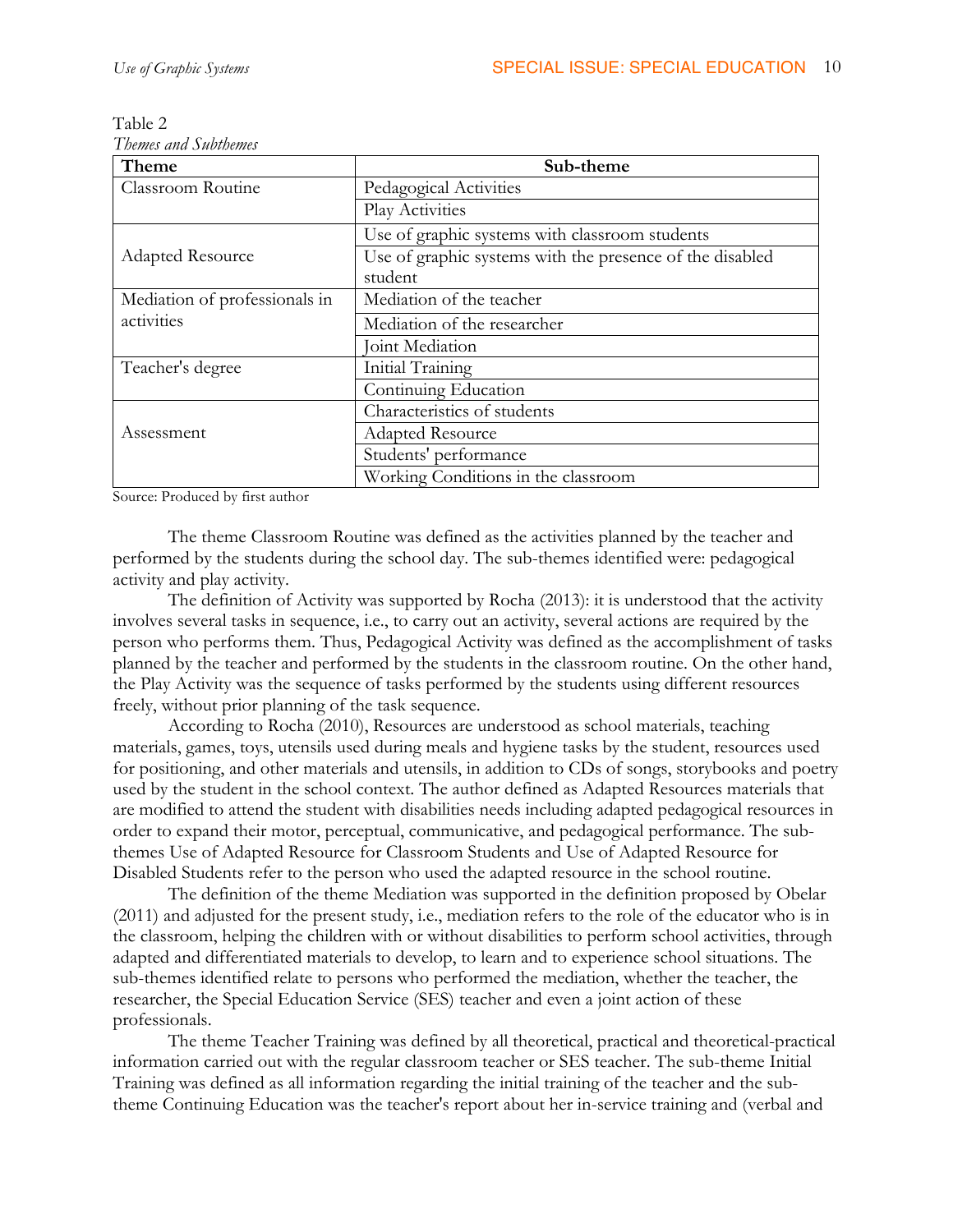nonverbal) orientations given by the researcher about the necessary adjustments for students with disabilities in the classroom.

On the theme Assessment, the following sub-themes were identified:

Assessment on Characteristics of Students: all information obtained regarding the students´ abilities and needs.

Performance was defined as the production and quality of the student's action while participating in activities using the existing conventional and adapted resources in school, i.e., the results obtained by the student through her participation (Rocha, 2013).

Assessment of Working Conditions in the Classroom is the information about the physical conditions of the environment, as well as the pedagogical teaching materials used routinely.

After identifying the themes and sub-themes of the written material, examples of each subtheme were selected and sent to the evaluation of the agreement index. The criterion for the selection of examples was: select three examples of each sub-theme, two of greater difficulty in its characterization and one characteristic example of the defined sub-theme. In the assessment, the level of agreement between the researcher and the judge was 82.85%, and between the judge and researcher B was 96.6%. Given these results, the proposed and defined themes and sub-themes showed agreement and according to Carvalho (1996).

## **Results and Discussion**

In this study the themes and sub-themes related to the proposed objective were analyzed: describing the use of graphic systems in a preschool classroom routine through a collaborative program. It is noteworthy that the samples were obtained through a single written text from different sources as the continuous recording information in the log book, transcripts of interviews with the mother and teacher and the filmed observational sessions. Following, the captions used for the selected examples for the themes and their respective sub-themes are described: R: Researcher

CT: Classroom teacher SES: Special Education Service teacher M: Mother of the disabled student C: Pedagogical Coordinator P: Principal VP: Vice-Principal D: Disabled student CS: Classroom Students The names of the students are fictional: Maria, Fábio, Miguel, João. ( ) in brackets are de descriptions of the context for the perfomed activities to expand the understanding on the information obtained through continuous record.

#### **Theme: Classroom Routine - Sub-theme: Pedagogical Activities**

The identification of the school routine may help the insertion of materials adapted to the diversity of students in the classroom. Professionals and researchers working with the classroom teacher could, from the identification of routine activities, adapt resources to enable inclusion and enhance the participation of students in pedagogical activities, as the student with disabilities (Rocha, 2010). The following examples illustrate the routine activities according to the information from the teacher's plan:

**Example 1.** contact with the teacher during recess.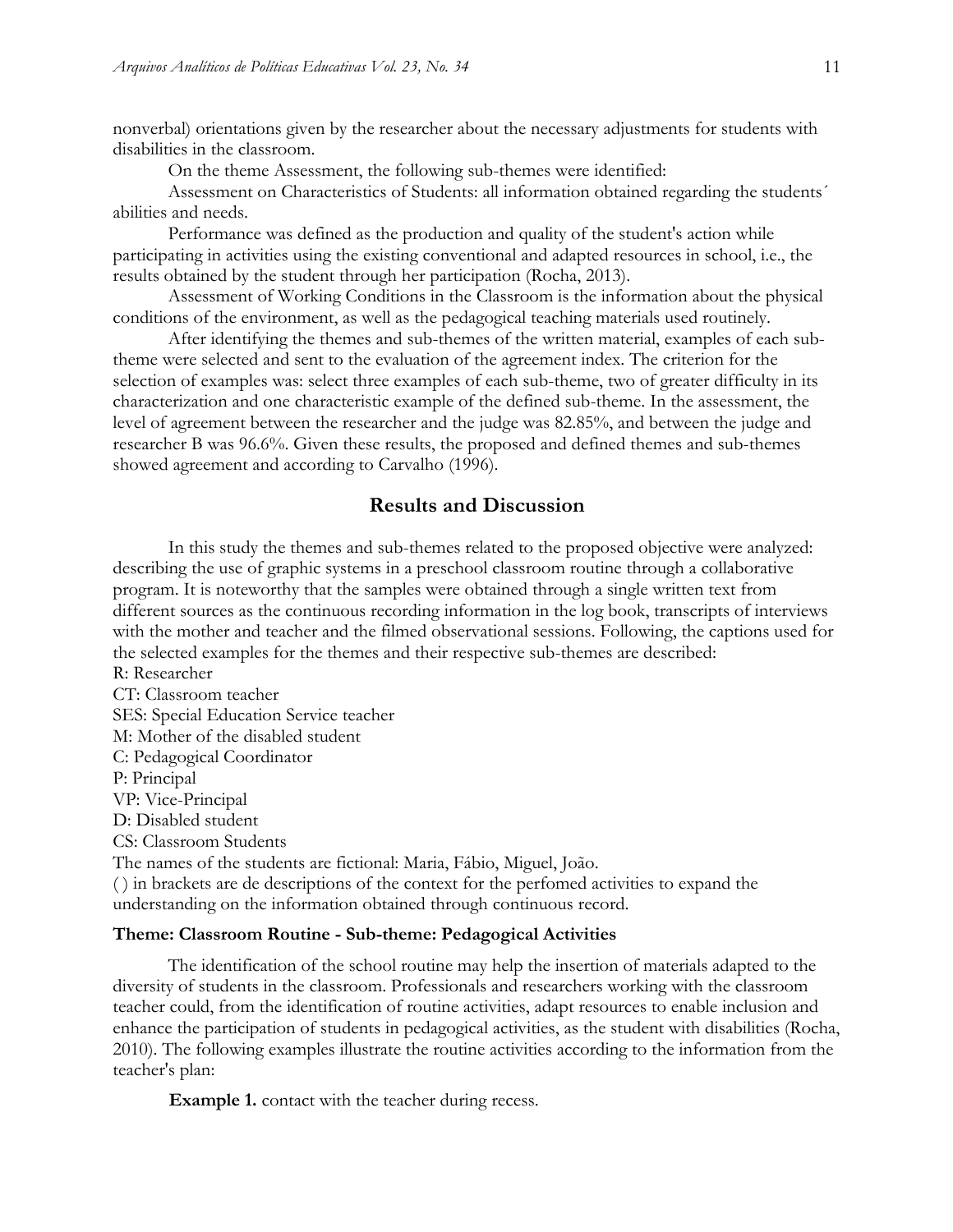Context: Presentation of the classroom routine through the identification protocol of communication skills.

CT: our routine is displayed on the wall: Monday is Sharing Day, Tuesday is arts class and physical education; Wednesday is physical education and reading room activity; Thursday is the day to watch a DVD; and Friday is the day of Book Circle. (each day was represented by a drawing following the sequence of the weekdays on the wall). R.: then the children already know what they will be working on?

CT: we have a routine, but sometimes it changes because we do not have the material, as in the case of the DVD player, which is broken. I've been working with stories a lot. I tell a story on Monday and then I work the content throughout the week. As the theme of the caterpillar. We have already had a picnic, photos and story too. But I follow the routine and they already expect it.

## **Example 2.** classroom observation

Context: after the teacher called the students' names in the record book, she performed a "chamadinha" (warm up activity). The activity was intended to teach students to recognize written names. Each day the teacher had a different procedure, but in the end all the students put their own written names on a wooden panel in the wall.

CT: I'll put all your names that are written on this card on the floor (each student had his name written in capital letter in an orange cardboard). I'll call one of you to look up the name of one of our colleagues. Then, João looks up the name of Maria (fictitious names). Children, which is the first letter of the name Maria? CS: letter M.

CT: Yes, very well, the same first letter as in Miguel (fictitious name).

CS: Fábio (fictitious name) stands up and points to letter M from the alphabet on the wall over the blackboard.

CT: Yes, that's right Fábio. You may put the name on "chamadinha" (wooden panel fixed to the wall)

CS: João puts the colleague´s name on the wooden board fixed to the wall ("chamadinha") and gets back to the circle. He puts the selected name under the girls' names column.

Exampes 1 and 2 enable identifying both from the teacher's report and the observation recording of the activity the teacher concern in organizing the tasks to be performed by students. Rocha (2013), in her research, found that routine planning through pre-established tasks allow the possibility to analyze the activity and adapt it, when necessary, for students that need assistive technology.

Examples of the sub-theme "use of graphic system with students" may describe the insertion of resources from the routine systematicity established by the teacher, as seen below:

## **Theme: Adapted Resource - Sub-theme: Use of Graphic Systems With Classroom Students**

**Example 3.** classroom observation

Context: researcher introduces the adapted resource in the classroom presenting the material with the teacher and discussing it with students.

CT: The R. brought a very beautiful material for the class. She will work with A., but she has thought of you all. Everything she will carry out with A., she also thought of you. She wants to help. It's cool, very cool. I would like to thank, from the bottom of my heart, everything R. did.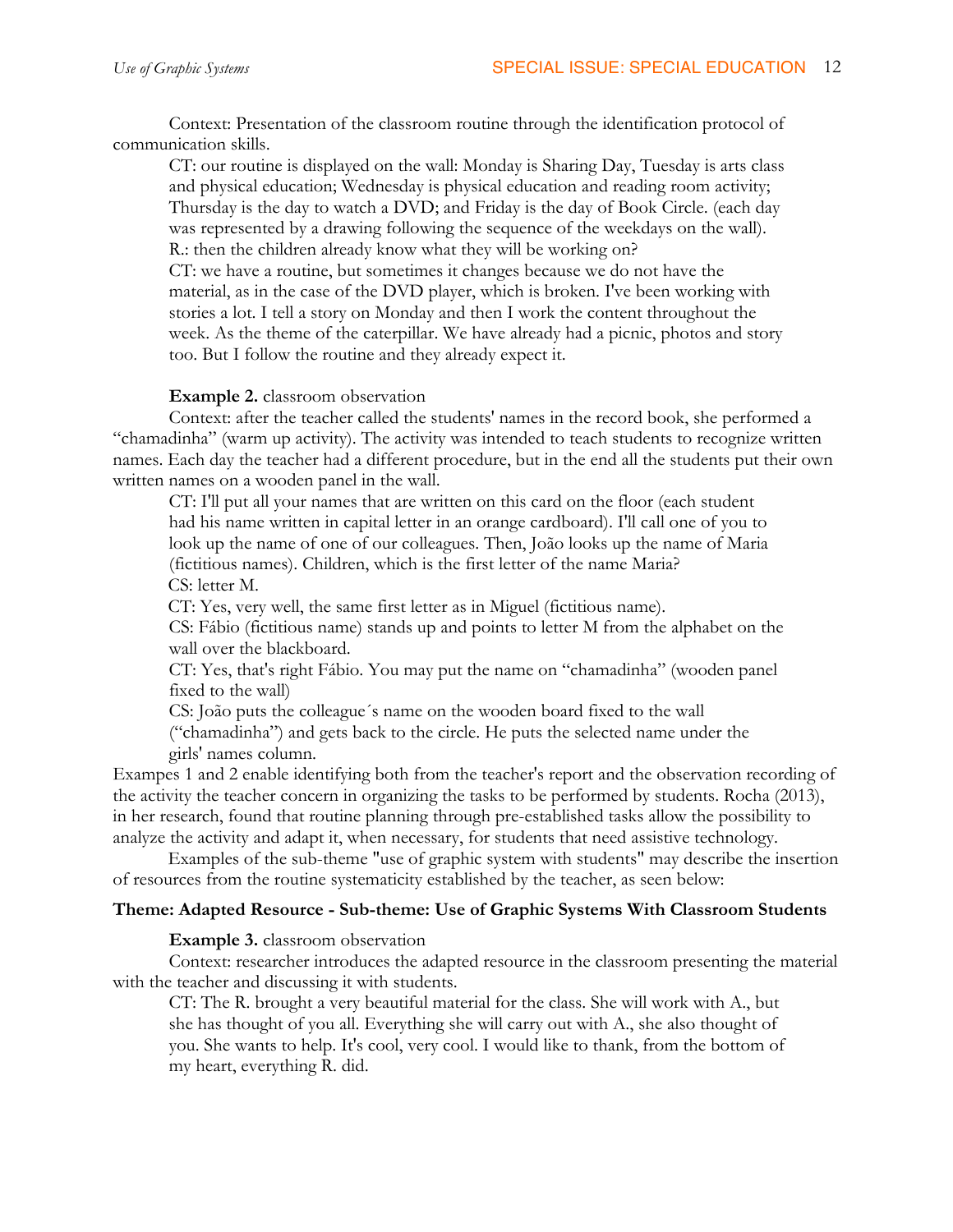R: I do appreciate the opportunity to work with you. (Then the researcher takes the material and puts in front of all children sitting in circle and starts the activity with the adapted resource)

R: You see this calendar is similar to what you already have in the classroom. It is not ready yet, but you will help me. Look, let's see the days of the week. (researcher goes on pointing the content on the calendar). Here, it is written: month. Let's read together.

R and CS: Oc-to-ber (R read with students offering support while reading with a finger on every syllable of the printed word). Look here we have the year: 2013. I also have done the written words of the other months and years for you to use later. Here, it is written Sunday: it is red: another week starts. Let's see the rest.

CS: Monday, Tuesday ... (R. provides verbal and visual support indicating with finger each syllable of the word read).

R: Here is Saturday. Look it is red: it is the last day of the week. Then it starts all over again. Here are the numbers, but I'll show the pictures of the weather, so then I can do more and leave with you. Here are the images of rain, sun, heat, cloudy. These pictures will help you to fill the calendar that belongs to you and A.

#### **Exemplo 4.** classroom observation

Context: R. introduces the adapted resource related to the arrangements the teacher and students use.

R: Do you remember you helped me write the arrangements? So I brought the pictures so you can tell me if you think they are good, and what you and the teacher think of the material.

CS: At the moment the kids were taking pictures, they noticed the writing and put their fingers to try to read.

CS: This picture is rain (Thais said)

R: That's right, let's read what is written. At this moment the teacher helped the student picking on her finger and reading: ra-in. And did the same with the other pictures.

CS: Those children who could not read, but could recognize the pictures were trying to read the printed words with the support of the finger, from the recognition of the pictographic image.

R: Look at this picture. The R. showed the picture that represents standing in a row. CS: What is this?

CT: it is one person after another. It is a row.

R: the researcher went on showing each image representing the arrangement, indicating the printed word above the picture. (arrangements: washing hands, queuing , sitting in a circle,being silent, washing face, preventing from hitting the friend, helping friend, and putting away the material). After showing the pictures of the arrangements, the R. asked: is there any arrangement missing?

CT: No, it's good enough.

Examples 3 and 4 describe the researcher together with the students and the teacher assessing and adjusting the graphic systems images for the tasks and content that are part of their routine, such as the calendar and the arrangements established by the teacher and students to organize the classroom rules. It is noticeable that when the R. and the students explore and discuss about the content and format of the material, the students end up involved with visual stimuli that convey meaning and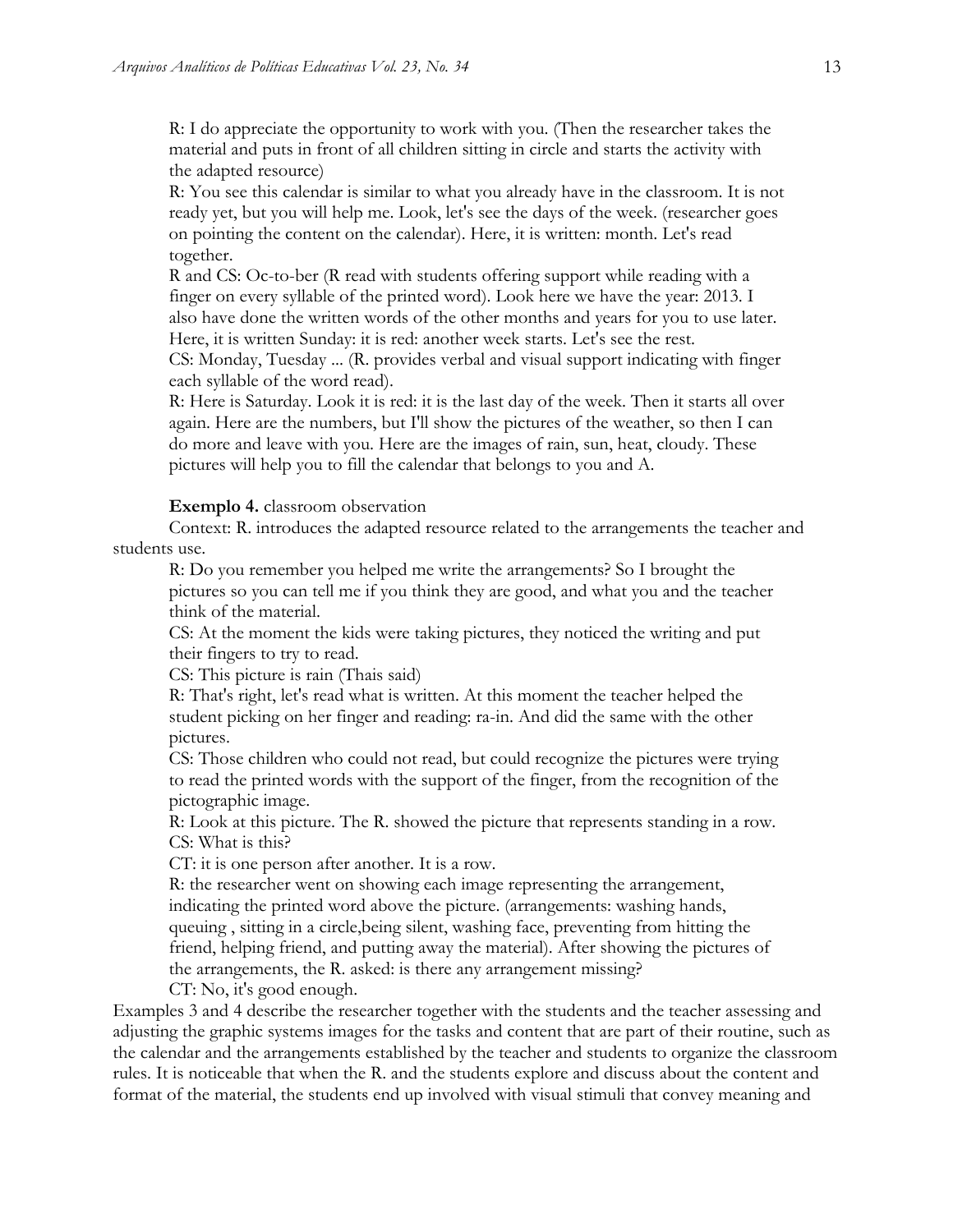provide the performance of the task, such as reading, for those students who are unable to perform it.

Massaro (2012) organized and implemented an intervention program using graphic systems in collaboration with the teacher in a preschool classroom for students with severe disabilities and students without disabilities. The author described the increased participation of students with disabilities in the routine tasks set by the teacher's planning and identified the interest and the ease of non-disabled children in the use of graphic images, especially in songs used in pedagogical and play activities.

In addition to these issues highlighted by the researcher, it is also noteworthy that the involvement of the students with graphic systems may allow the acquisition of competence in using the graphic system with students with disabilities (Alves, 2006; Deliberato 2012). The literature has discussed the need for students with disabilities to be in environments adapted to the diversity of alternative communication forms, considering the school as an important means to support these languages (von Teztchner, 2009).

In the following sub-theme, it is possible to identify the use of the graphic system targeted to the student with disabilities, but with the involvement of other students:

## **Sub-theme: Use of Graphic System With the Presence of the Student With Disabilities**

**Example 5**. Classroom observation Context: use of adapted calendar with students and A. CT: Wat day was yesterday? CS: Suday CT: Did you have class? CS: No. CT: So let's place a picture with an X R: The researcher went to the cabinet and grabbed the graphic systems material. Each drawer had an image representing the content. Look: each drawer has a picture: sun, rain, wind. CT: Look! This drawer has the sun. The sun is in the yellow drawer. R: At this moment, the researcher grabbed the enlarged and EVA material (adapted paper) for A. and places them right next to her. A. tries to pick up the box of materials and R. says: A., let's pay attention. A. lies down, and this time, the teacher is explaining the lettuce task and goes to the board and writes the word lettuce. The researcher takes the black support with lines of Velcro and the basket of letters and tries to write the word "lettuce" to A. (support for the teacher's speaking and writing). Meanwhile, the kids also want to handle the material and A. tries to get the material to take off and put on the Velcro.

CS: The children become very interested in the material and begin to spell out the letters and seek them, and with their finger they perform the reading. They go on spelling letter by letter, especially Thais (fictitious name).

The actvity with the calendar is part of the daily routine of the classroom. The material had already been presented and used with students in the classroom without the presence of child with disabilities. Example 5 describes the researcher offering the usage model of a material in the context of a routine task, and also illustrates the participation of other children. The formation of speaking partners in the context of alternative communication forms have been discussed and identified as an accessible means for nonspeaking disabled students to enhance their participation in the communicative and academic situations (Deliberato, 2013; Massaro, 2012; Nunes et al., 2011).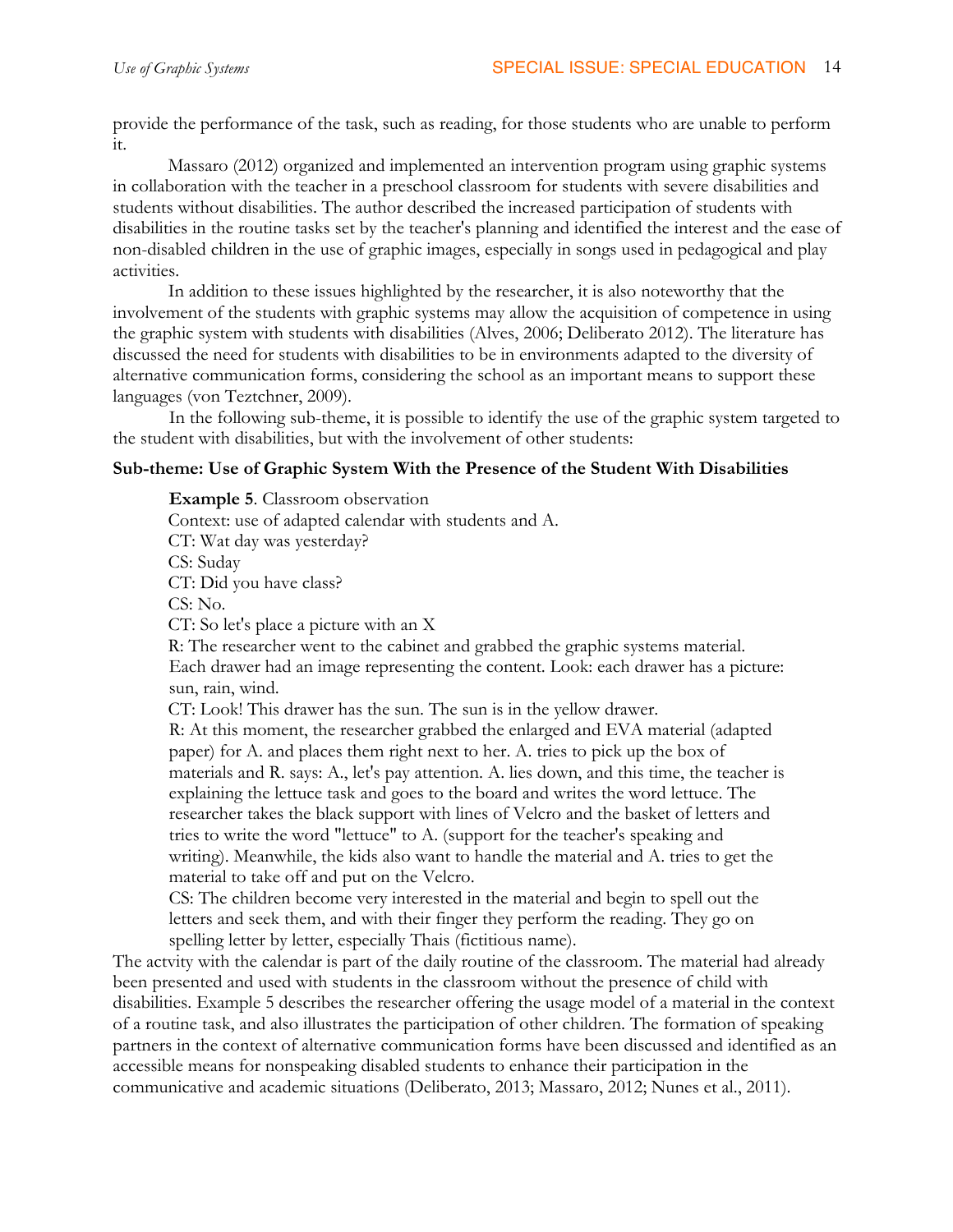In this process of training communication partners and supporting alternative communication forms, mediation of competent partners in the use of graphic systems is critical. The examples below illustrate the participation of the teacher, as well as the collaborative participation of teacher and researcher in the tasks with students.

#### **Theme: Mediation of the Professional in Activities - Sub-theme: Mediation of the Teacher**

#### **Example 6.** Classroom observation

Context: The teacher is using and explaining the homework in the notebook. CT: After the calendar activity, the teacher took the didactic notebook. Each child has his own notebook. Then she said, I know some of you have done the homework, but many haven't yet. Then, let's go to the first page. We have the alphabet. Do you know the name of the letters? Let's read. Are the pictures like the ones we have in our board? (the teacher related the alphabet in the notebook with the alphabet fixed on the classroom wall)

CS: N. The children and the teacher went on reading the letters and the corresponding pictures, for example: letter J - picture of an alligator (*Jacaré* in Portuguese).

CT: Nw, let's go to page 3. Check the calendar for the month of August. How many days are there? Let's count!

CS: Th children had difficulty understanding counting the month. The teacher had to go one by one and count together.

CT: Look, then you should put the number 31 in the small square.

#### **Sub-theme: Mediation of the Researcher**

**Exemple 7.** Classroom observation

Context: the researcher helping with the tactile perception activity. The task, in groups, was: one of the children in the group drew a hand on paper and with the help of the others, they glued sensory material.

CT: The teacher divided the class into groups. Each group sat at the table. Look what you will do: a group activity. Whoever has the biggest hand in the group will be chosen to draw on the paper. Then R will pass the glue and then each group will glue something different: sand (green), thumbtack, cotton, colored chopped EVA, straw, string. Yesterday, we tried sandpaper and cotton on our skin. What did you like best? Cotton is the softest one and the sandpaper is the roughest one.

CS: Cotton said the children.

R: R passed the tables. Well, let's see who has the biggest hand: Miguel (fictitious name), let's compare your hand with Thais's (fictitious name) and with other children's hands. Then R. helped the children to choose the person in the group who would put the hand to be drawn on paper. Moreover, the R measured the children's hands by placing one hand against the other. So who has the biggest hand? CS: Miguel does.

R: Then, asking them to wide open the fingers, M. placed his hand on the sheet of paper and R drew the outline. M. wide opens the fingers so we can outline your hand and get a good-looking drawing. Now let's pass the glue and feel what we will glue: cotton. It is very soft.

**Example 8.** Classroom observation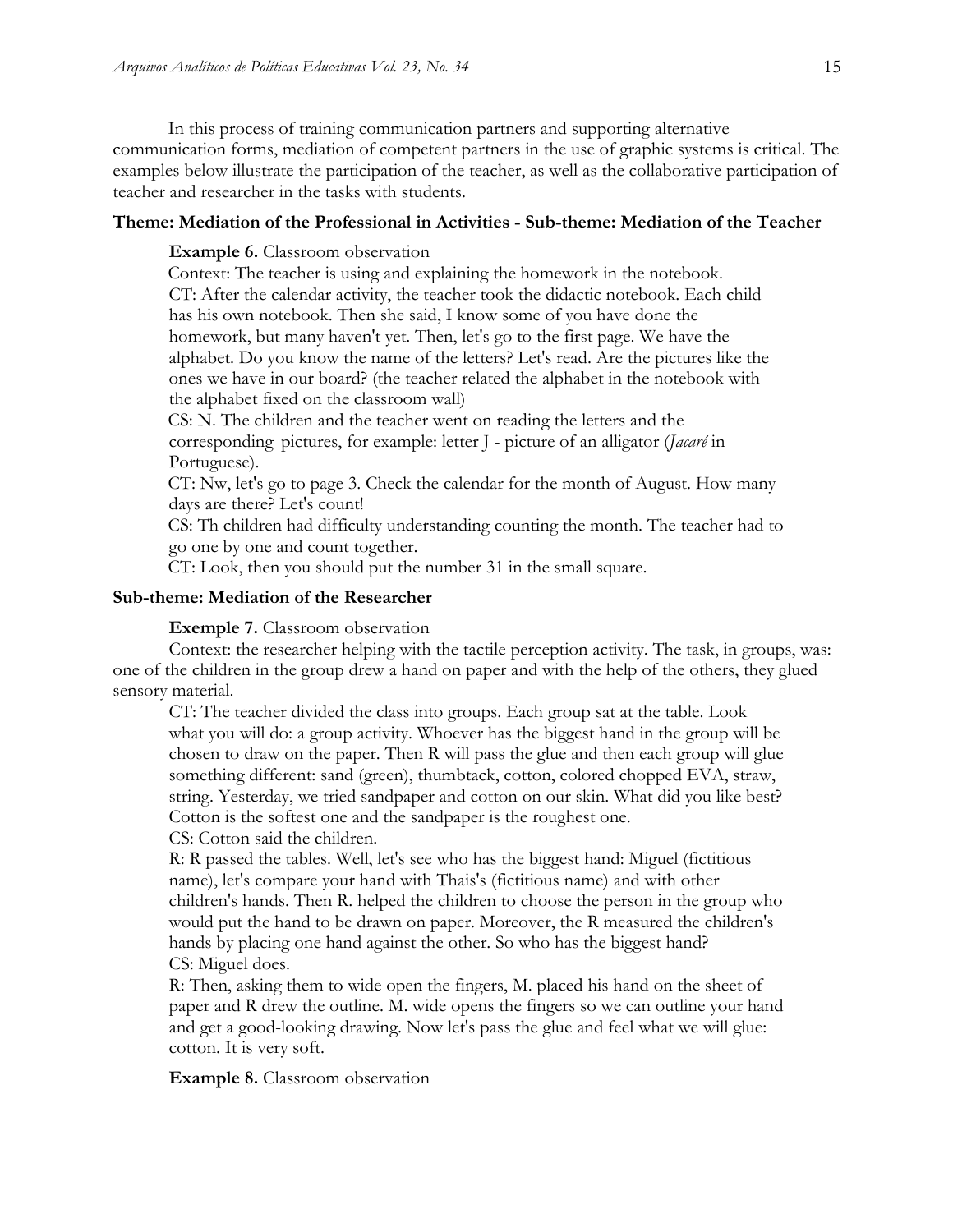Context: mediation of the researcher and SES teacher in the regular classroom with the disabled student.

SES: SES teacher went to pick up toys: laptop computer toy and another toy with sound stimulus. A. did play activity with the doll: SES pretended she was preparing some food. For an instant A. grabbed the doll and placed in her arms and seemed to participate in the activity without maintaining eye contact with the SES.

R: At this moment, the researcher only watched SES performance with the child: the other students were performing the activity of sensory plate (collage of sensory materials in a cardboard plate to represent a plate of food). A. was out of this context. At this moment the researcher approached the CT. and asked: Could I make a sensory plate with A?

CT: Yes, you can. You can get the stuff to do it. I'll help you.

R: researcher approached A and SES with a cardboard plate with rice, beans, paper lettuce and egg. R. grabbed A's hand and asked SES: What is the hand of her preference?

SES: She uses her left hand. She is left-handed.

R: the researcher took A's hand and explored the materials before gluing them. To each explored material, R verbalized the situation.

SES: Look, how cool, A.! You are making food for your doll. Let's feed her!

R: Okay, now let's put your work together with the others on the teacher's desk. Examples 6 and 7 describe situations in which both the teacher and the researcher offer assistance and information to help the students understand the new content. The researcher collaborated with the teacher in the routine, which allowed greater interaction and activities with students. Such interaction enabled joint actions in the routine, especially when the task to be performed requires collaboration among professionals, as in Example 8. Actions involving the researcher, teacher and SES teacher allowed the inclusion and participation of the disabled student in the content taught to the other students in the classroom. The collaborative work between teacher and researcher in preschool context was discussed by Rocha (2010, 2013). The author operationalized the proposal by Manzini and Souza (2002), i.e. through collaborative work between the researcher and the teacher, it was possible to prescribe, select, adapt, implement, and assess the use of assistive technology resources for children with cerebral palsy in the classroom.

Araujo, Deliberato and Braccialli (2009) discussed the need for professional training in the context of the area of alternative communication. The authors argued that due to the diversity of people with disabilities and with new approaches to working with people with disabilities, it is necessary that professionals in health and education are trained to the diversity of communication possibilities.

Swengel and Marquette (1997) considered the professionals working with alternative communication as a team, i.e., a group of people with different professional backgrounds who invest in working together to achieve common goals. These authors stressed the importance of collaborative work, discussing the importance of the performance of different areas of knowledge not only to ensure communication skills, but also quality of life of people with disabilities.

In professional training, these authors emphasized the training of teachers, both in initial and continuing education, as seen in the following examples:

## **Theme: Teacher's degree - Sub-theme: Initial Training and Continuing Education**

**Example 9.** classroom observation and guidance for the teacher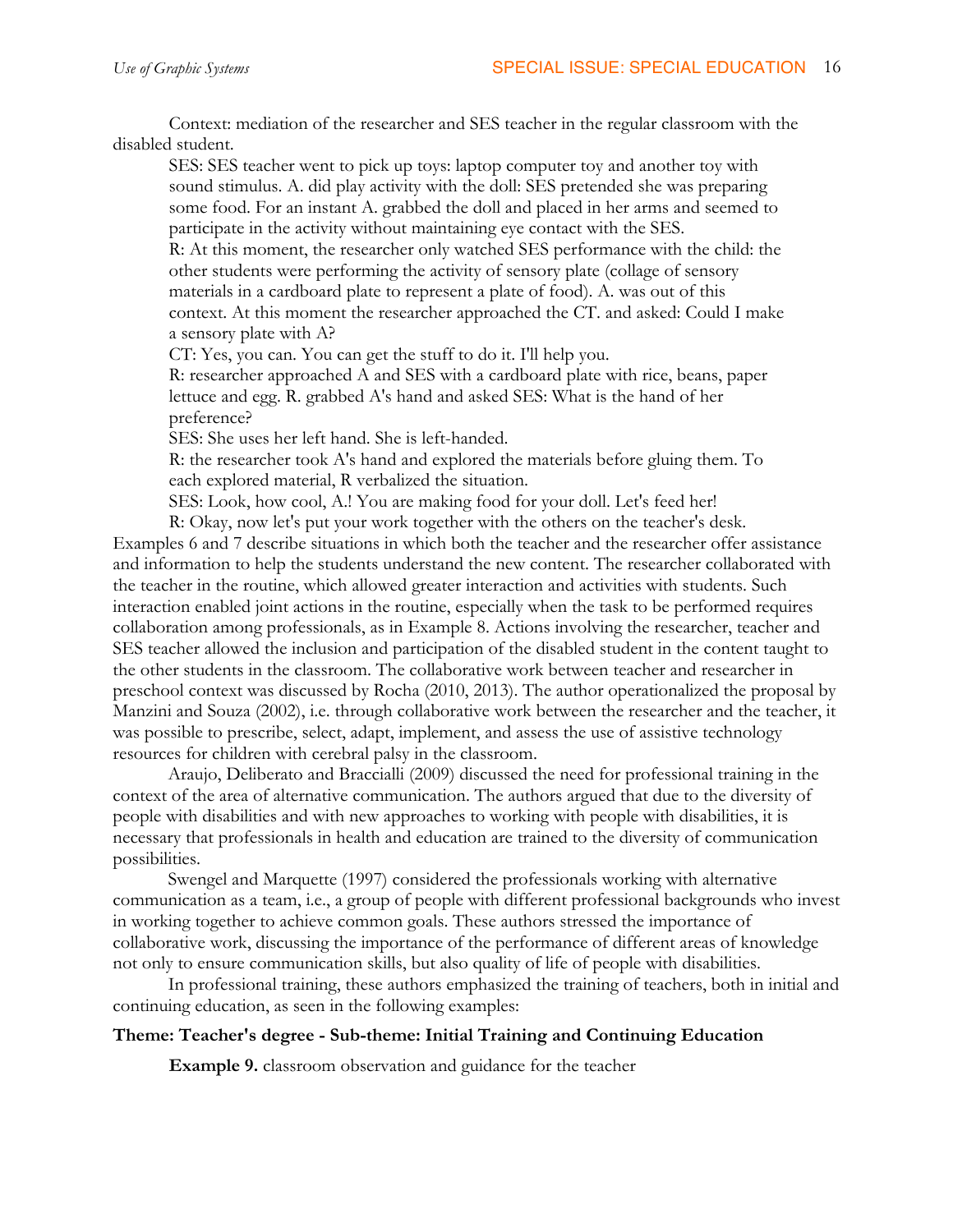Context: discussion on the adapted resource for the classroom: calendar. After the activity "chamadinha" (warm up activity), the teacher goes to the calendar: day of week, day of month and discusses the time of day and weather: sun, rain, cloudy, etc. The teacher had placed a calendar of the month in the wall, but with few resources for students' participation, especially the student with disabilities. Following, the discussion on the adapted material:

R: While the children performed the task, the R showed the material she agreed with the teacher: calendar for the classroom. The moment she showed the material, the teacher said:

CT: How beautiful! You did it?

R: Yes, I did it.

CT: I wanted you working with me all the time.

R: Me, too. I also wanted to work with people like you: you're organized and you plan your activities. It is very nice to work with people who plan and has a routine. Well, I had to put thicker EVA and laminate the images of weather, numbers, etc. so A. can use them and also have greater durability. I will also laminate the other materials.

CT: It's not necessary. Did you print them in your home?

R: Yes, I did.

CT: Geez ... It's pretty good.

R: here are letters and numbers in different sizes.

CT: Wow, that's good.

CS: At this moment, a student comes by and starts picking the images, the numbers.

R: go to your activity, then I'll show the new calendar for all of you.

The student stayed close and kept exploring the numbers, changing places and inserting images related to weather.

#### **Sub-theme: Initial Training and Continuing Education**

**Example 10.** classroom observation and guidance for the teacher

Context: guidance for the teacher

CT: Sowhy do you think the special classrooms were closed?

R: Wel, most of the classrooms turned out to be "storages" for children with

disabilities. That is the big issue. There are discussions on the inclusion policy,

everyone has the right to have access to a quality school. All students should share the same place at school. Finally, many teachers just failed in teaching the students with disabilities and it was a big problem.

CT: Ah!

R.: I think each child has his own specificity and needs specialized people to work with them.

CT: It's like the SES teacher here. When I arrived here, she worked with blind students. Gee, she did a great job! I've had a blind student she placed in the mainstream school. First she worked there, and when they were ready, they went to the regular classroom. Now, she has to serve all kinds of disabilities.

R: So, ven taking specialization courses, qualification, a teacher cannot work with everything.

CT: SoI think all undergraduate courses should have something.

R: Yes,they should, because it is the law. In the case of Sign Language, it is

mandatory for undergraduate courses and speech and language pathology.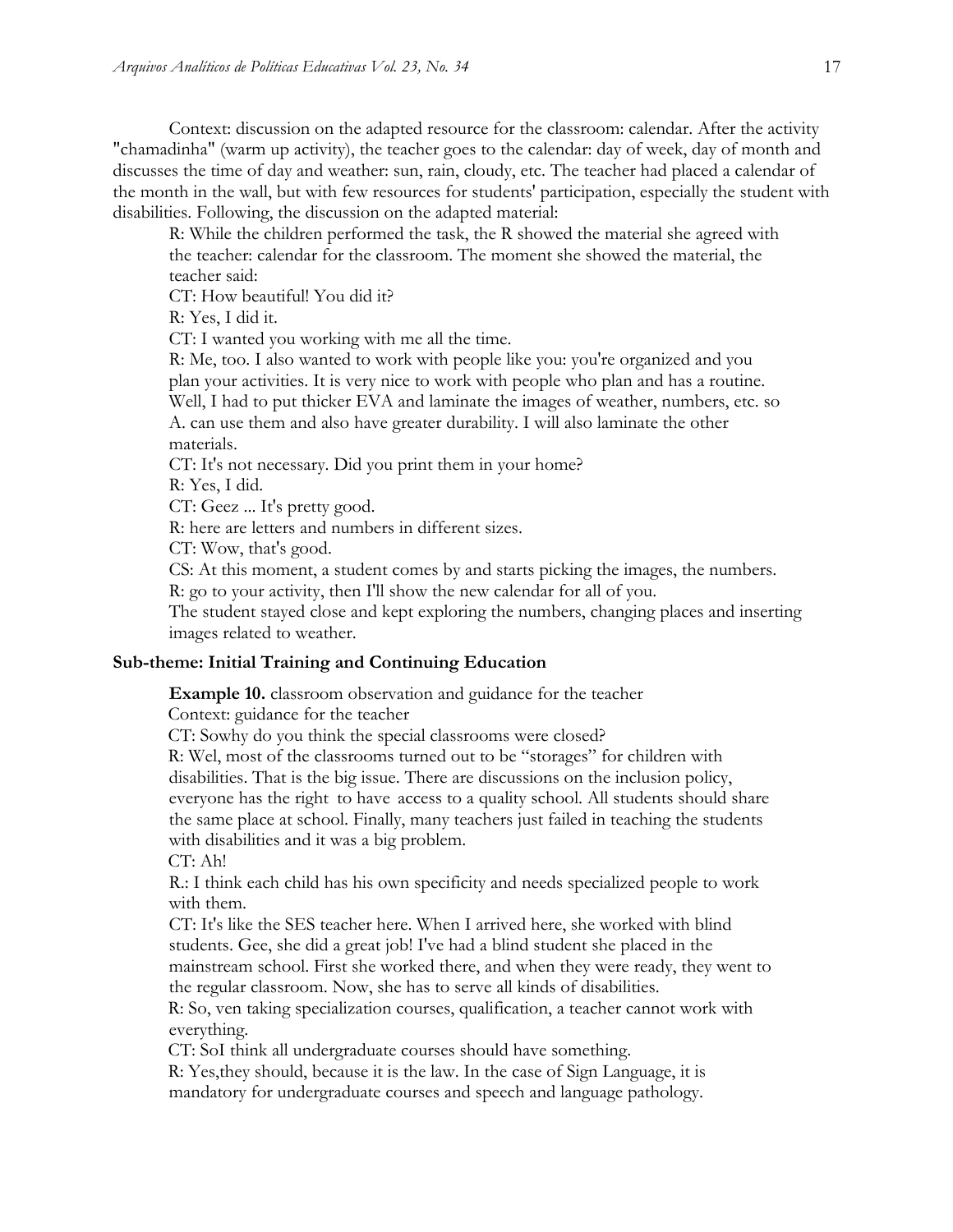CT: I hd a discipline on disability.

The examples cited corroborate the study by Rocha (2010). The author found that, in addition to ensuring the adapted resource to the student at school, it is essential that professionals are able to offer strategies and opportunities for the student to use them. Only the set of actions taken by different professionals is able to guarantee accessibility of disabled students during school activities. The results of the study indicated that in fact, implementation, assessment and follow up of the use of adapted resource are part of a process that is directly related to the demands of the student, the school dynamics, pedagogical activities and the involvement of the teacher in planning.

In this context of discussion, Rocha and Deliberato (2012) and Pelosi and Nunes (2010) argued that it is not the exclusive responsibility of the teacher to identify, prescribe, build and create strategies for the use of assistive technology in the school context. The involvement of all school professionals, students, families and also network supports formed by professionals from different sectors, such as health professionals is crucial.

Rocha and Deliberato (2012), Rocha (2013), Nunes et al. (2011) warned about the need to identify the skills and needs of students to implement adapted resources using graphic systems. The examples below illustrate information about the characteristics of students who could collaborate with the design of materials for the classroom.

## **Theme: Assessment - Sub-theme: Characteristics of Students**

**Example 11.** interview with classroom teacher

Context: researcher and teacher discuss the characteristics of the student with disabilities when students are at recess. (at recess, the students are with an employee of the school)

CT: I think A. can learn, but she can only stay a little time in an activity and she drools a lot. When she can do an activity, she drools more. When she has to do something she doesn't want, she gets angry, swears. I realize that she swears correctly.

R. Does she wear glasses?

CT: she has worn glasses already, but she does not keep them. She throws them and it is a hard time finding them. I realize she is well taken care of and she wears clean clothes. When she leaves school, she is dirty, but she comes here clean. She has little attention in tasks, she stays here little time.

**Example 12.** interview with the disabled child's mother

Contex: mother's report on the disabled student's behavior.

M: She is a calm child, like, in the sense of affection. She cannot be contradicted otherwise. If this occurs, it's the end of her world. She is an intelligent person. She doesn't forget what you say to her.

R: Do you think she understands things well?

M: Understand .... I think she doesn't understand well, but she keeps it.

The exmples given illustrate that there is a need for collaborative action to insert adapted resource in pedagogical tasks, but there is a need for collaborative action to plan strategies that allows the participation of the student with some specificity. Example 11 indicates that the student with disabilities may have visual impairment, which indicates the need for attention regarding the size of the images, as well as contrast of colors. Example 12 describes the student's behavior through the mother's report so that professionals can plan strategies with differentiated time according to the need of the student.

Besides organizing and inserting adjustments, it is necessary to monitor the students on the performed tasks. This assessment allows the maintenance and modification of the resource and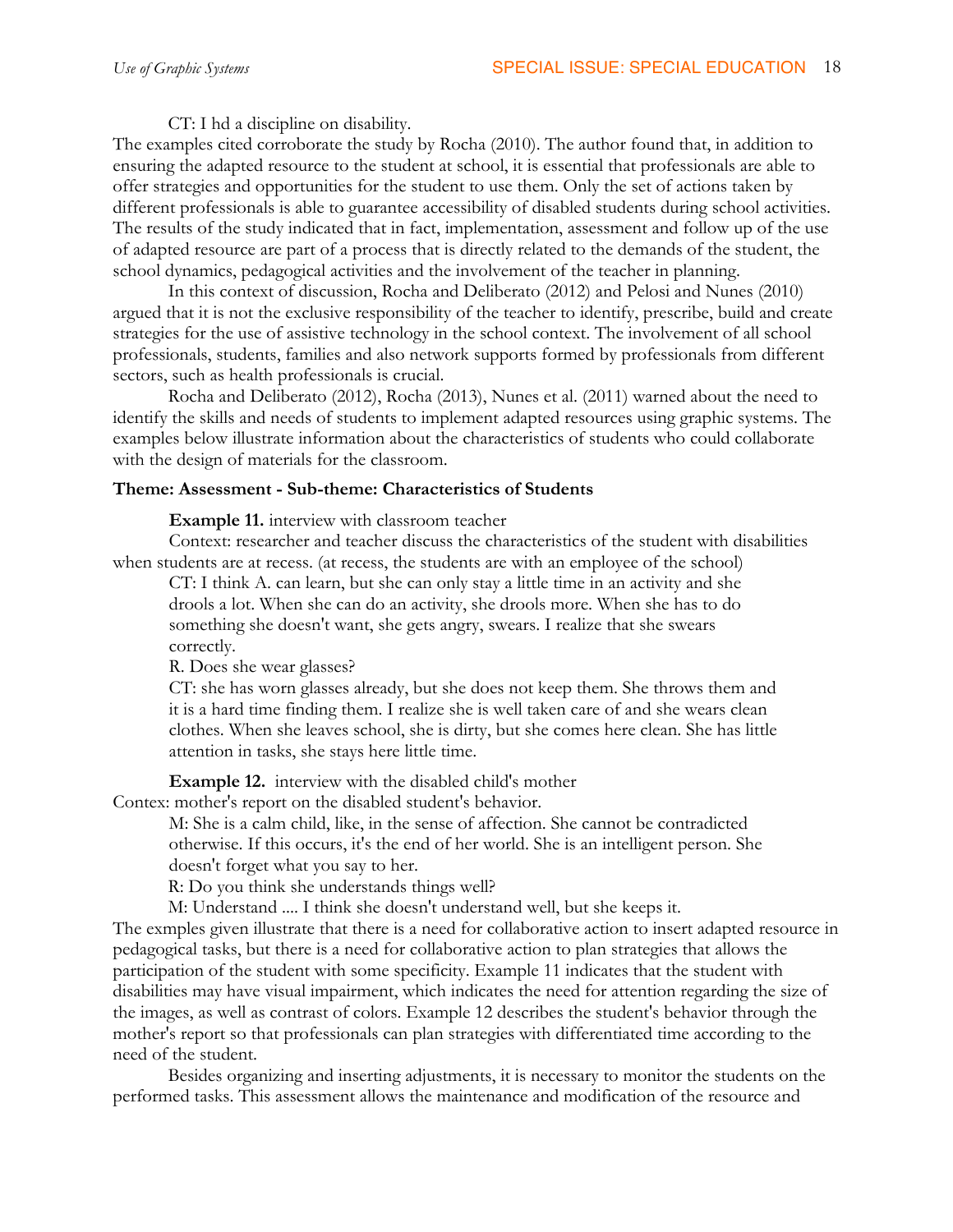strategies established for the classroom and for the student with disabilities. The examples below show situations of immediate assessment of the task performed.

#### **Sub-theme: Performance of Students**

**Example 13.** classroom observation

Context: the teacher talked to the students in the circle about the task made with letters and numbers.

CT: the activity is very good, I really liked it, but we can do better. Overall it is good, but we need to pay attention to get better: do not cut the letters and numbers and also do not glue them upside down. It was very good, but we need to improve it. Next time, we will.

The exmple showed the teacher encouraging the students' performance on the task, but also the teacher warned about the issues that could be improved next time.

Another important aspect of the assessment for the implementation of adapted resources in classroom was the conditions of the teaching material and environmental conditions as demonstrated in the examples 14 and 15:

#### **Sub-theme: Working Conditions in the Classroom**

**Example 14.** observation and interview with the teacher

Context: The teacher reports the difficulty of the students because of the teaching material CS: Few children knew the month of their birthday. The teacher went one by one and then the kids circled the month. The children could not do the activity on the textbook. CT: the teacher commented: See how hard this material is for kids. There's

something written here and they have to do it.

R: the commands are too difficult. It should be on the same page and the sentences should be simpler.

CT: some time ago it was even worse. The letters were tiny, like the ones on the bottom of the page. They hire scholars, but they do not know what happens in the classroom. The student may be impaired in his assessment.

#### **Example 15.** interview with the teacher

Context: conditions regarding the number of students in the classroom CT: You see, the number of students in the classroom is alright. Today, with this

number, I can cope with them and give them better assistance.

R: Yet, with more students, you would have to have a person helping, because you cannot cope with A. She has difficult behavior.

CT: Do you have a Doctoral degree?

R: I've gone further.

CT: So people who have doctoral degree should know what happens in the classroom.

R: I agree. I love staying in the classroom and understanding it to be able to propose a research work that will cooperate with the routine of the classroom.

CT: If it wasn't for you and SES, I could not cope with A.

R: You're right. I'll talk to SES to arrange a routine. You should also have a classroom with fewer students.

The literature has discussed the need for the school to be prepared to the diversity of students with special needs. The adjustments should not be directed only to physical accessibility, but to other key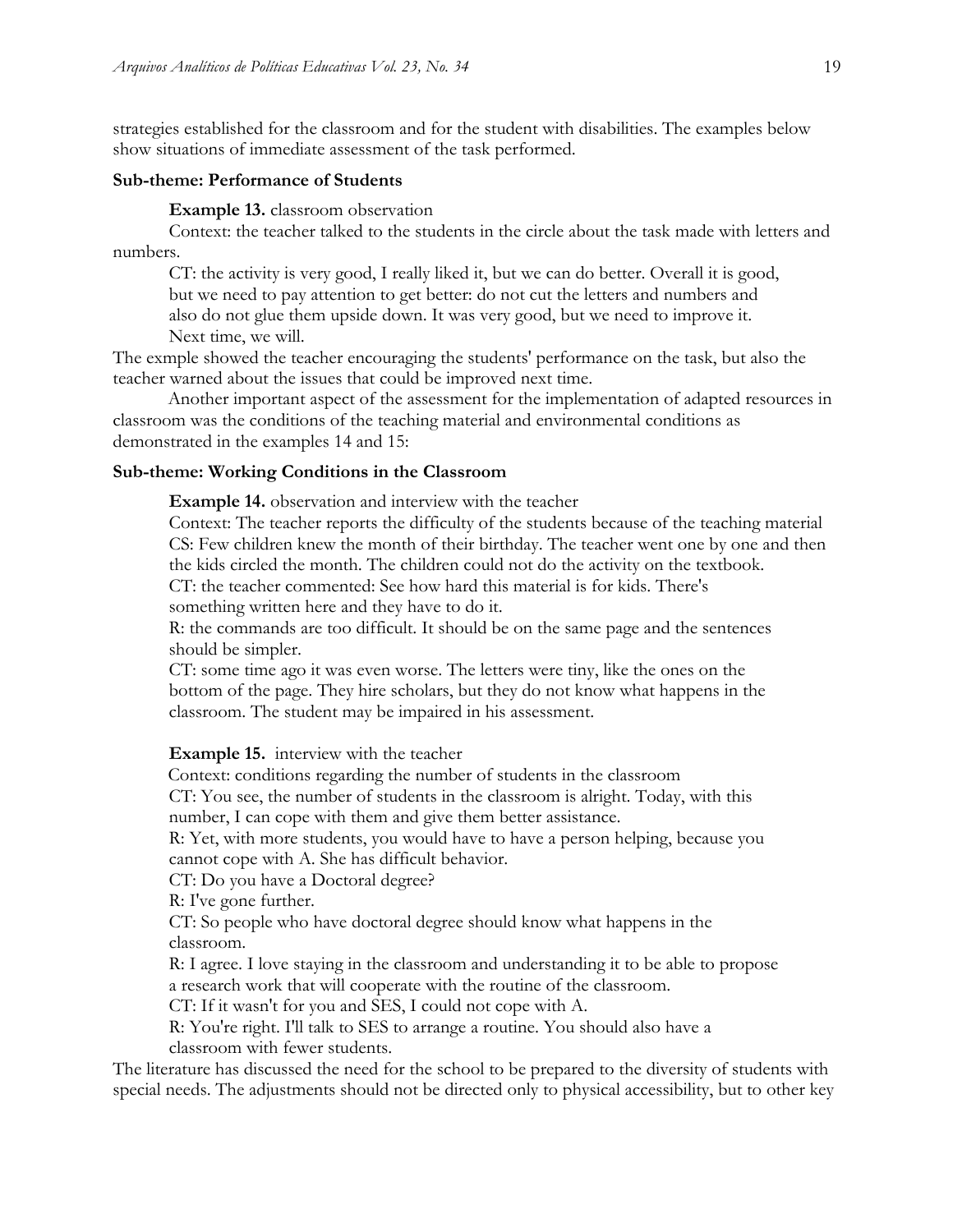elements to the process of teaching and learning, as in the case of communicative accessibility, educational textbooks and their adaptations, among other factors established by Law of Accessibility (ABNT, 2004).

Example 14 is related to the teacher's assessment regarding the textbook used for pedagogical activities. According to the example, the material is inappropriate for the students in the classroom in form and content. Whereas in example 15, the teacher reported her concern about the difficulty in giving attention to the needs of each student because of the number of students attending the classroom.

## **Final Considerations**

The results obtained by the analysis of the themes and sub-themes have shown that the children used the graphic system in their routine activities, the graphic system helped the children in reading the words, the teacher inserted the graphic system in collaboration with the researcher, the routine of pedagogical activities planned by the teacher facilitated the introduction of the graphic system in the classroom with the students, providing support in the context of alternative language for the students in the classroom, the resources used through graphic system favored the participation of the student with a disability with the collaborative efforts between the researcher, the classroom teacher, and SES teacher.

Although the study has limitations, especially because it was designed with only one classroom, the results reinforce the need for collaborative action to work in the context of resource use in the area of assistive technology, but also indicated the importance of involving all children in the classroom in the context of new technologies, thus reinforcing the role of the competent communicative partner in the use of graphic systems.

## **Referências**

- Associação Brasileira de Normas Técnicas. (2004). *Acessibilidade a edificações, mobiliário, espaços e equipamentos urbanos*. NBR 9050.
- Alves, V. A. (2006). *Análise das modalidades expressivas de um aluno não falante frente a diferentes interlocutores durante a situação de jogo***.** Dissertação (Mestrado em Educação) – Faculdade de Filosofia e Ciências, Universidade Estadual Paulista, Marília.
- Araujo, R. C. T., Deliberato, D., & Braccialli, L. M. (2009). A comunicação alternativa como área do conhecimento nos cursos da educação e da saúde. In D. Deliberato, M. J. Gonçalves, & E. C. Macedo (Orgs.), *Comunicação alternativa*: *Teoria, prática, tecnologias e pesquisa* (pp. 275-284)**.** São Paulo: Memnon.
- Bardin, L. (2004). *Análise de conteúdo.* Lisboa: Edições 70.
- Beukelman, D. R., & Mirenda, P. (2007). *Augmentative & alternative communication: Supporting children & adults with complex communication needs.* Baltimore: Paul H. Brookes Publishing, 2007.
- Binger, C., & Light, J. (2007). The effect of aided AAC modeling on the expression of multi-symbol messages by preschoolers who use AAC. *Augmentative and Alternative Communication*, *23*(1), 30- 43. http://dx.doi.org/10.1080/07434610600807470
- Brasil, Decreto. (2004). *Decreto nº 5296 de 2 de dezembro de 2004*. Brasília. Dispinível em http://www.planalto.gov.br/ccivil\_03/\_ato2004-2006/2004/decreto/d5296.htm. Acesso 25 de fev. 2014.
- Brekke, K. M., & Von Tetzchner, S. (2003). Co-construction in graphic language development. In S. von Tetzchner & N. Grove (Eds.), *Augmentative and alternative communication: Developmental issues*  (pp. 176-210). London, UK: Whurr.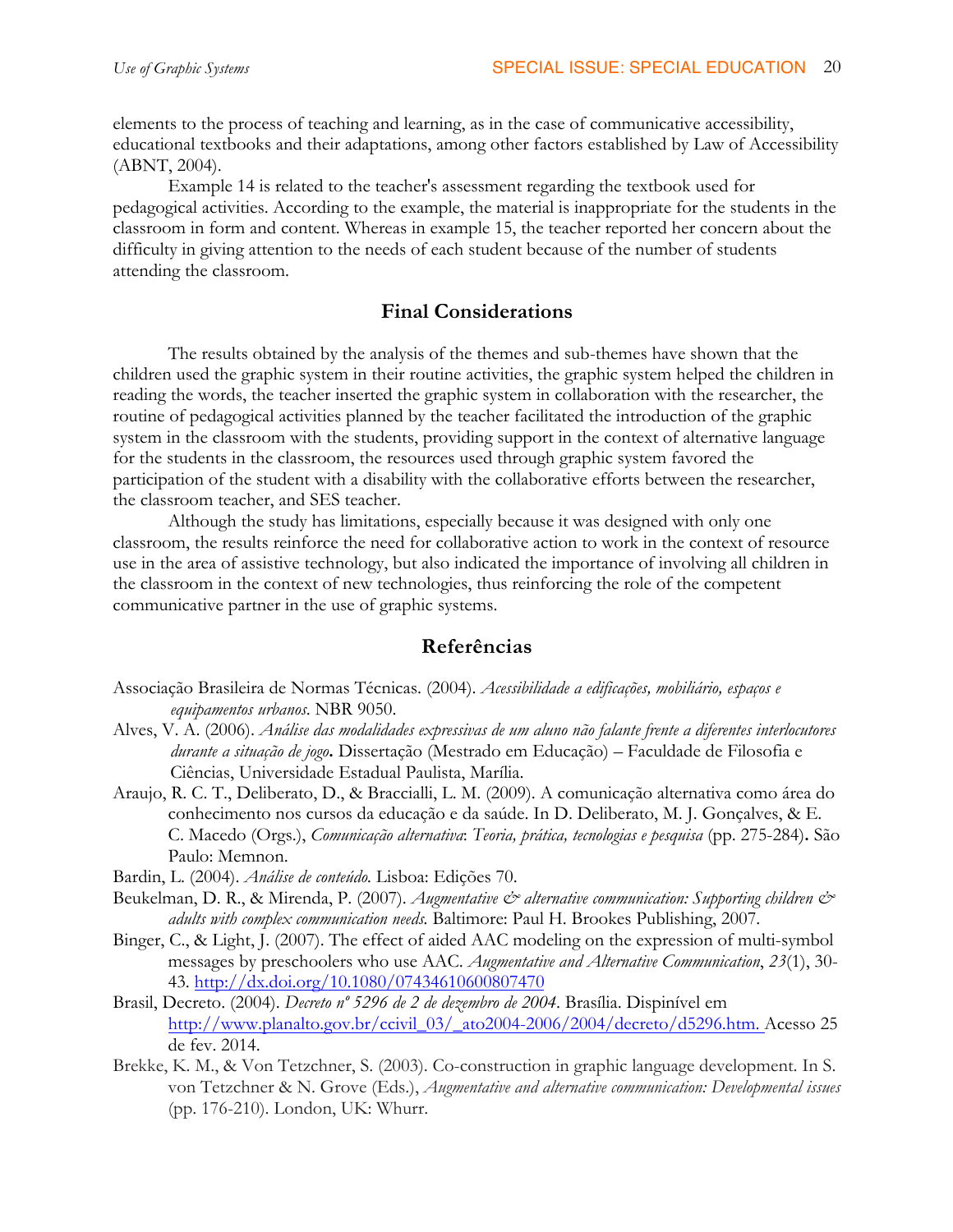- Capellini V. L. M. F., & Mendes, E. G. (2007). O ensino colaborativo favorecendo o desenvolvimento profissional para a inclusão escolar. *Educere et Educare Revista de Educação, 2*(4), 113-128.
- Carvalho, A. M. P. (1996). O uso do vídeo na tomada de dados: pesquisando o desenvolvimento do ensino em sala de aula. *Pro-posições, 7*(1), 5-13.
- CAT Comitê de Ajudas Técnicas. *Ata da Reunião VII*, dezembro de 2007 do Comitê de Ajudas Técnicas. Secretaria Especial dos Direitos Humanos da Presidência da República. (CORDE/SEDH/PR), 2007. Disponível em: http://www.infoesp.net/CAT\_Reuniao\_VII.pdf. Acesso em 07 de março de 2015.
- DeCoste, D. C. (1997). AAC and individuals with physical disabilities. Augmentative Alternative Communication Assessment Strategies. In S. L. Glennen & D. C. De Coste (Eds), *The handbook of argumentative and alternative communication* (pp. 363-389). San Diego: Singular.
- Delagracia, J. D. (2007). *Desenvolvimento de um protocolo para avaliação de habilidades comunicativa para alunos não falantes em situação familiar*. Dissertação (Mestrado em Educação) – Faculdade de Filosofia e Ciências de Marília, Universidade Estadual Paulista, Marília.
- Delgado, S. M. M. (2011). O papel do interlocutor no processo de interação e comunicação com jovens não falantes. In L. R. Nunes, P. L. Quiterio, C. C. Walter, C. R. Schirmer, C. R., & P. Braun (Eds), *Comunicar é preciso: em busca das melhores práticas na educação do aluno com deficiência* (pp. 59-69). Marília: ABPEE.
- Deliberato, D. (2013). Comunicação alternativa na escola: Possibilidades para o ensino do aluno com deficiência. In A. P. Zaboroski & J. P. Oliveira (Eds.), *Atuação da Fonoaudiologia na escola*: *Reflexões e práticas (*pp. 71-90). Rio de Janeiro: WAK Editora.
- Deliberato, D. (2011). Comunicação alternativa e educação especial: Ações inclusivas para crianças e jovens com deficiência In F. C. Capovilla. (Ed), *Transtornos de aprendizagem 2*: *Da análise laboratorial e da reabilitação clínica para as políticas públicas de prevenção pela via da educação (*pp.181- 186). São Paulo: Memnon.
- Deliberato, D. (2009). Comunicação alternativa na escola: Habilidades comunicativas e o ensino da leitura e escrita. In D. Deliberato, M. J. Gonçalves, & E. C. Macedo (Orgs.), *Comunicação alternativa*: *Teoria, prática, tecnologias e pesquisa* (pp. 235-243)**.** São Paulo: Memnon.
- Deliberato, D., & Manzini, E. J. (2006). Fundamentos introdutórios em comunicação suplementar e/ou alternativa. In K. F. Genaro, D. A. C. Lamônica, & M. C. Bevilacqua (Eds.). *O Processo de comunicação:* contribuição para a formação de professores na inclusão de indivíduos com necessidades educacionais especiais (pp. 243-254). São José dos Campos: Pulso.
- Deliberato, D., Manzini, E. J., & Guarda, N. S. (2004). A implementação de recursos suplementares de comunicação: Participação da família na descrição de comportamentos comunicativos dos filhos. *Revista Brasileira de Educação Especial*, Marília, *10*(2), 199-220.
- Falkembach, E. M. F. (1987). Diário de campo: Um instrumento de reflexão. *Contexto e Educação, 2* (7), 19-24.
- Fernandes, A. S. (2001). A comunicação alternativa na educação especial. *Temas sobre Desenvolvimento*, *10*(58-9), 85-88.
- Fonseca, C. (1999). Quando cada caso NÃO é um caso de pesquisa etnográfica e educação. *Revista Brasileira de Educação, 10*, 58-78.
- Gulens, M., Kerbel, S., & Nobel, L. (2006, julho). Just talk: Practical strategies for developing functional communication using AAC. In Proceedings of the *Biennial Conference of the International Society for Augmentative and Alternative Communication* (pp. 209-211), Duesseldorf: ISAAC.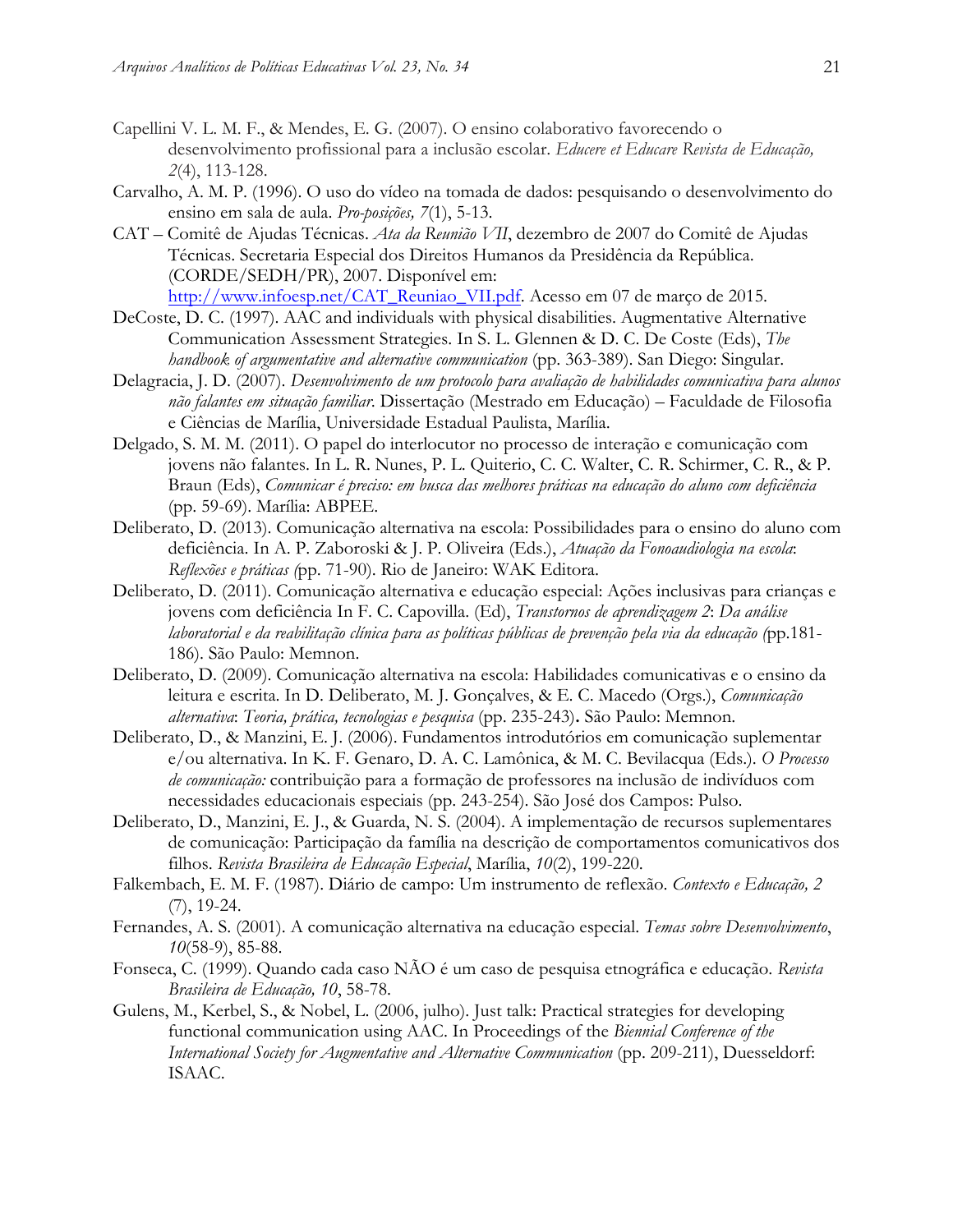- Light, J. C. (2003). Development of communicative competence by individuals who use AAC. In J. C. Light, D. R. Beukelman, & J. Reichle (Eds.), *Communicative competence for individuals who use AAC*: *From research to effective practice* (pp. 3-38). Baltimore: Paul H. Brookes.
- Light, J., & McNaughton, D. (2013). Putting first: Re-thinking the role of technology in augmentative and alternative communication intervention. *Augmentative and Alternative Communication, 29*(4), 299-309. http://dx.doi.org/10.3109/07434618.2013.848935
- Machado, A. C., Bello, S. F., & Almeida, M. A. (2012). O papel consultivo do fonoaudiólogo: Algumas reflexões sobre a consultoria colaborativa na escola regular. *Rev. Educação Especial*, Santa Maria, *25*(43), 233-248.
- Manzini, E. J., & Santos, M. C. F. (2002). *Portal de ajudas técnicas para a educação: equipamento e material pedagógico para educação, capacitação e recreação da pessoa com deficiência - recursos pedagógicos adaptados***.**  Brasília: MEC.
- Massaro, M. (2012). *Música por meio de sistemas de comunicação alternativa: Inserção do aluno com deficiência na atividade pedagógica*. Dissertação (Mestrado) - Faculdade de Filosofia e Ciências, Universidade Estadual Paulista, Marília.
- Mayer-Jonhson, R. (2004). *The Picture Communication Symbols P.C.S. Software Boardmaker*. Porto Alegre: Clik Tecnologia Assistiva.
- Mendes, E. G. (2008). Inclusão escolar com colaboração: Unindo conhecimentos, perspectivas e habilidades profissionais. In L. A. Martins, J. Pires, & G. N. Pires. (Orgs.), *Políticas e práticas educacionais inclusivas* (pp. 19-52). Natal: EDUFRN.
- Minayo, M. C. S. (2005). Introdução. In Minayo, M. C. S., Assis, S. G., & Souza, E. R. (Orgs.), *Avaliação por triangulação de métodos: Abordagem de programas sociais.* Rio de Janeiro: Editora Fiocruz.
- Mirenda, P., & Locke, P. (1989). A comparison of symbol transparency in nonspeakng persons with intellectual disabilility. *Journal of Speech and Hearing Disorders*, *54*, 131-140. http://dx.doi.org/10.1044/jshd.5402.131
- Nunes, L. R. d'O. P, Quiterio, P. L., Walter, C. C. F., Schirmer, C. R., & Braun, P. (2011). *Comunicar é preciso: Em busca das melhores práticas na educação do aluno com deficiência*. Marília: ABPEE.
- Obelar, F. (2011). A importância da mediação no contexto de uma sala inclusiva. In L. R. Nunes, P. L. Quiterio, C. C. Walter, C. R. Schirmer, & P. Braun (Eds.), *Comunicar é preciso: Em busca das melhores práticas na educação do aluno com deficiência* (pp. 71-79). Marília: ABPEE.
- Paula, R. (2007). *Desenvolvimento de um protocolo para avaliação de habilidades Comunicativas de alunos não falantes em ambiente escolar.* Dissertação (Mestrado em Educação) – Faculdade de Filosofia e Ciências, Universidade Estadual Paulista, Marília.
- Pelosi, M. B., & Nunes, L. R. d'O. P. (2010). A inclusão dos alunos com deficiência nas escolas regulares. *Temas sobre desenvolvimento, 17*(99), 99-103.
- Quiterio, P. L., & Brando, A. M. (2011). Alunos não oralizados: A voz através da comunicação alternativa e a vez através das habilidades sociais. In L. R. Nunes, P. L. Quiterio, C. C. Walter, C. R. Schirmer, & P. Braun. (Eds.), *Comunicar é preciso: Em busca das melhores práticas na educação do aluno com deficiência* (pp. 47-58). Marília: ABPEE.
- Rocha, A. N. D. C. (2013). *Recursos e estratégias da tecnologia assistiva a partir do ensino colaborativo entre profissionais da saúde e da educação*. Tese (Doutorado) - Faculdade de Filosofia e Ciências, Universidade Estadual Paulista, Marília.
- Rocha, A. N. D. C. (2010). *Processo de prescrição e confecção de recursos de tecnologia assistiva na educação infantil***.** (Mestrado em Educação) Faculdade de Filosofia e Ciências, Universidade Estadual Paulista. Marília.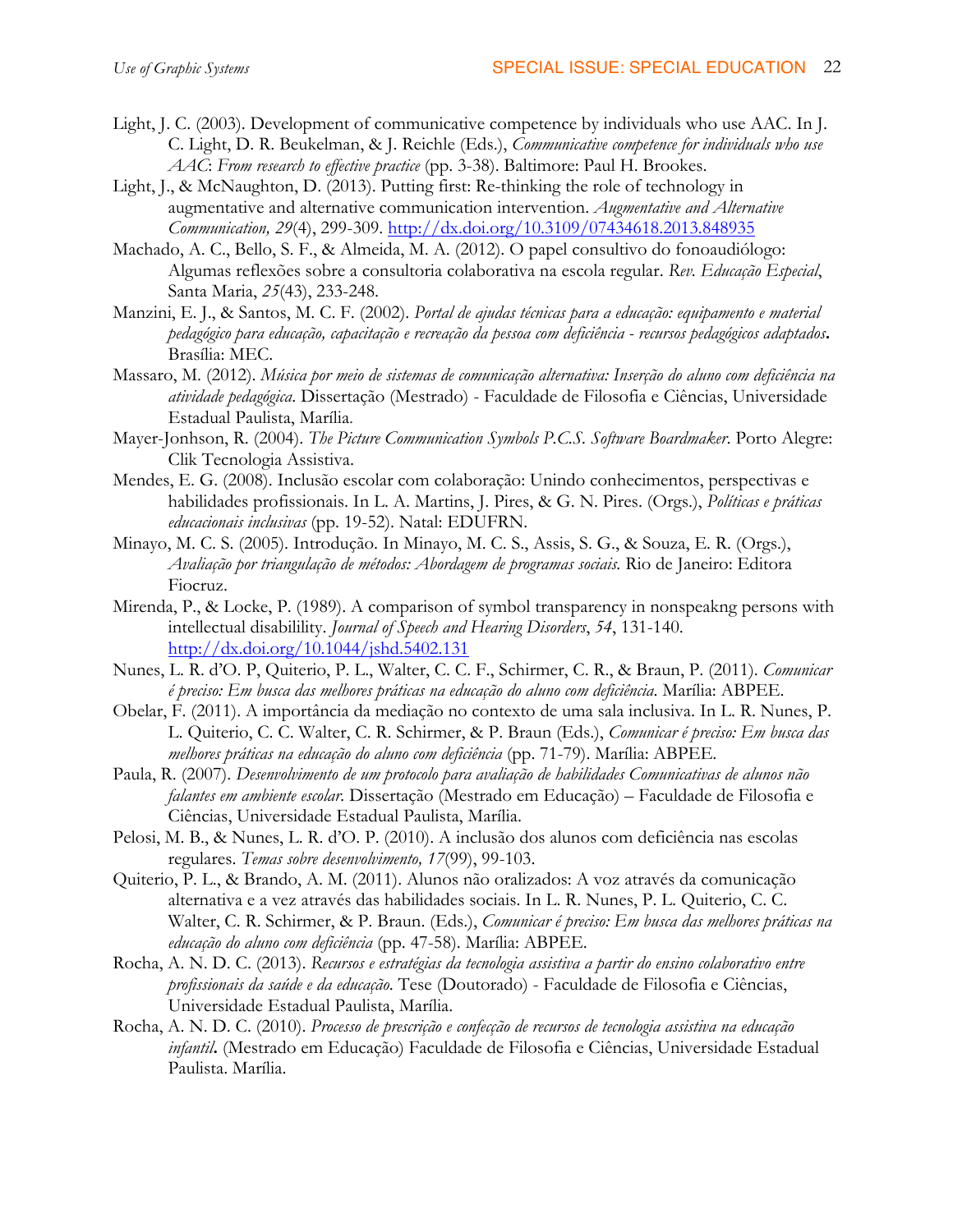- Rocha, A. N. D. C., & Deliberato, D. (2012). Tecnologia assistiva para a criança com paralisia cerebral na escola: Identificação das necessidades. *Revista Brasileira de Educação Especial*, *18*, 71- 92. http://dx.doi.org/10.1590/S1413-65382012000100006
- Sameshima, F. S. (2011). *Capacitação de Professores no contexto de Sistemas de Comunicação Suplementar e Alternativa*. Tese (Doutorado) - Faculdade de Filosofia e Ciências, Universidade Estadual Paulista, Marília, 2011.
- Sameshima, F. S. (2006). *Habilidades expressivas de um grupo de alunos não-falantes durante atividades de jogos.* Dissertação (Mestrado em Educação) – Faculdade de Filosofia e Ciências, Universidade Estadual Paulista, Marília.
- Swengel, E., & Marquette, D. (1997) Service delivery in AAC. In S. L. Glennen, D. C. De Coste (Eds.), *The handbook of argumentative and alternative communication* (pp.149-192). San Diego: Singular.
- Schirmer, C. R. (2011). A comunicação alternativa na escola: Ensino, pesquisa e prática. In L. R. Nunes, M. Pelosi, & C. Walter. (Eds.), *Compartilhando experiências: Ampliando a comunicação alternativa* (pp. 183-196). Marília: ABPEE.
- Schirmer, C. R., & Nunes, L. R. (2011). Introdução à comunicação alternative em classes comuns de ensino. In L. R. Nunes, P. L. Quiterio, C. C. Walter, C. R. Schirmer, & P. Braun. (Eds.), *Comunicar é preciso: Em busca das melhores práticas na educação do aluno com deficiência* (pp. 81-91). Marília: ABPEE.
- Soto, G., & Von Tetzchner, S. (2003). Augmentative and alternative communication development through participation in socio-cultural activities in shared educational settings. In S. von Tetzchner & N. Grove (Eds.), *Augmentative and alternative communication: Developmental issues* (pp. 287-299). London, UK: Whurr.
- Triviños, A. N. S. (1992). *Introdução à pesquisa em ciências sociais: A pesquisa qualitativa em educação***.** 3 ed. São Paulo: Atlas.
- Von Tetzchner, S. (2009). Suporte ao desenvolvimento da comunicação suplementar e alternativa. In D. Deliberato, M. J. Gonçalves, & E. C. Macedo (Orgs.), *Comunicação alternativa*: *Teoria, prática, tecnologias e pesquisa* (pp. 14-27). São Paulo: Memnon.
- Von Teztchner, S., Brekke, K.M., Sjothun, B., & Grindheim, E. (2005). Inclusão de crianças em educação pré-escolar regular utilizando comunicação suplementar e alternativa. *Revista Brasileira de Educação Especial, 11*(2), 151-184.
- Von Tetzchner, S., & Grove, N. (2003). The development of alternative languages forms. In Von S. Tetzchner & N. Grove (Ed.), *Augmentative and alternative communication*: *Developmental issues* (pp. 1-27). London: Whurr.
- Wise, P. H. (2012). Emerging technologies and their impact on disability. *The Future of Children*, *22,* 169-191. http://dx.doi.org/10.1353/foc.2012.0002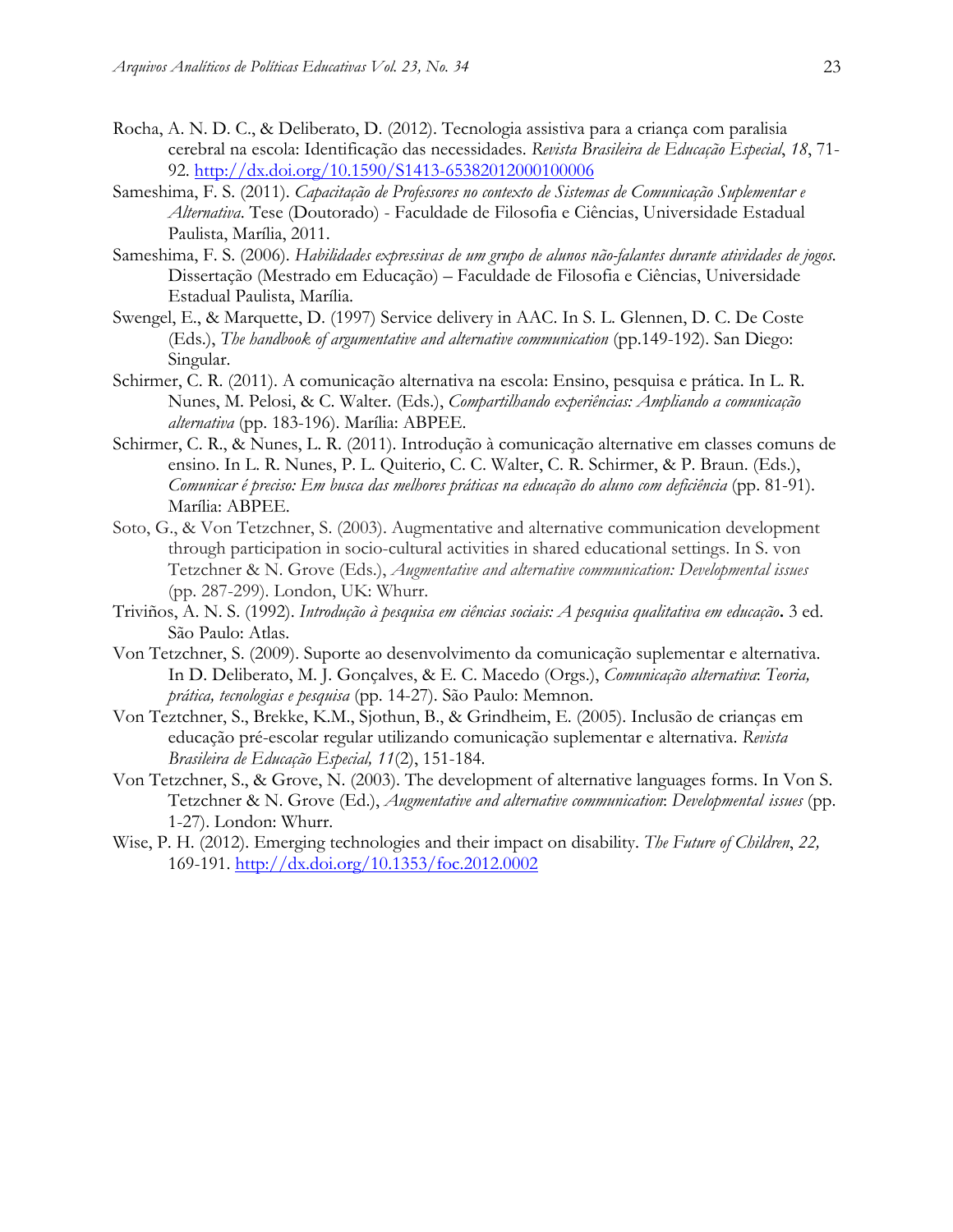## **About the Authors**

## **Débora Deliberato**

Associate Professor, Department of Special Education of UNESP Marilia and of the Graduate Program in Education

## delibera@marilia.unesp.br

Postdoctoral in Education (UERJ, 2013). Lecturer in the area of Alternative Communication Faculty of Philosophy and Science of UNESP / Marilia (2010), doctorate in Medical Sciences at the State University of Campinas (2000), Master in Language - Semiotics and General Linguistics at University of São Paulo (1993). Bachelor in Speech Language Pathology at Federal University of São Paulo - EPM (1985). Associate Professor for the Special Education Department and Graduate Program in Education of the Faculty of Philosophy and Science Campus Marília. She has experience in speech language therapy, with emphasis in Special Education, researching on the following topics: augmentative and alternative communication, special education, training of professionals in health and education in the inclusive process of disabled students. She has several books and articles published in the area of Special Education, Augmentative and Alternative Communication. She is a CNPq fellow researcher.

## **Leila Regina d'Oliveira de Paula Nunes**

Titular Professor in Special Education at the Graduate Program in Education and the School of Education - University of Rio de Janeiro State

## leilareginanunes@terra.com.br

Holds a BA in Psychology and Psychologist training, Federal University of Rio de Janeiro (1970), master's degree in Special Education at George Peabody College, USA (1977) and doctorate (Ph.D.) in Special Education - Vanderbilt University (1985). She was a lecturer at the Federal University of São Carlos and the Federal University of Rio de Janeiro. CNPq fellow researcher and Scientist of Our State by FAPERJ. She has experience in Education and Psychology, working in areas such as human development, language and communication, social interaction, alternative communication, education of disabled people and experimental research methodology. Coordinates the Assistive Technology Laboratory and Alternative Communication at School of Education UERJ. She is a member of the International Society for Augmentative and Alternative Communication and emeritus member of the Brazilian Association of Researchers in Special Education. She coordinated more than 15 research projects funded by CNPq, CAPES, FAPESP and FAPERJ and advised almost 50 theses and dissertations. Reviewer of qualified journals and author of several scientific papers published in qualified journals and in several books. She organized the following books: Research in Special Education in Graduate Programs; ANPEPP Compilation: Prevention and Intervention in Special Education; Favoring the development of communication in children and young people with special educational needs; A portrait of alternative communication in Brazil: research reports and experiences; Communicating is needed: in search of best practices in the student's education with disabilities; Sharing experiences: Extending the alternative communication; Essays on autism and multiple disabilities; and New ways of doing research in Special Education.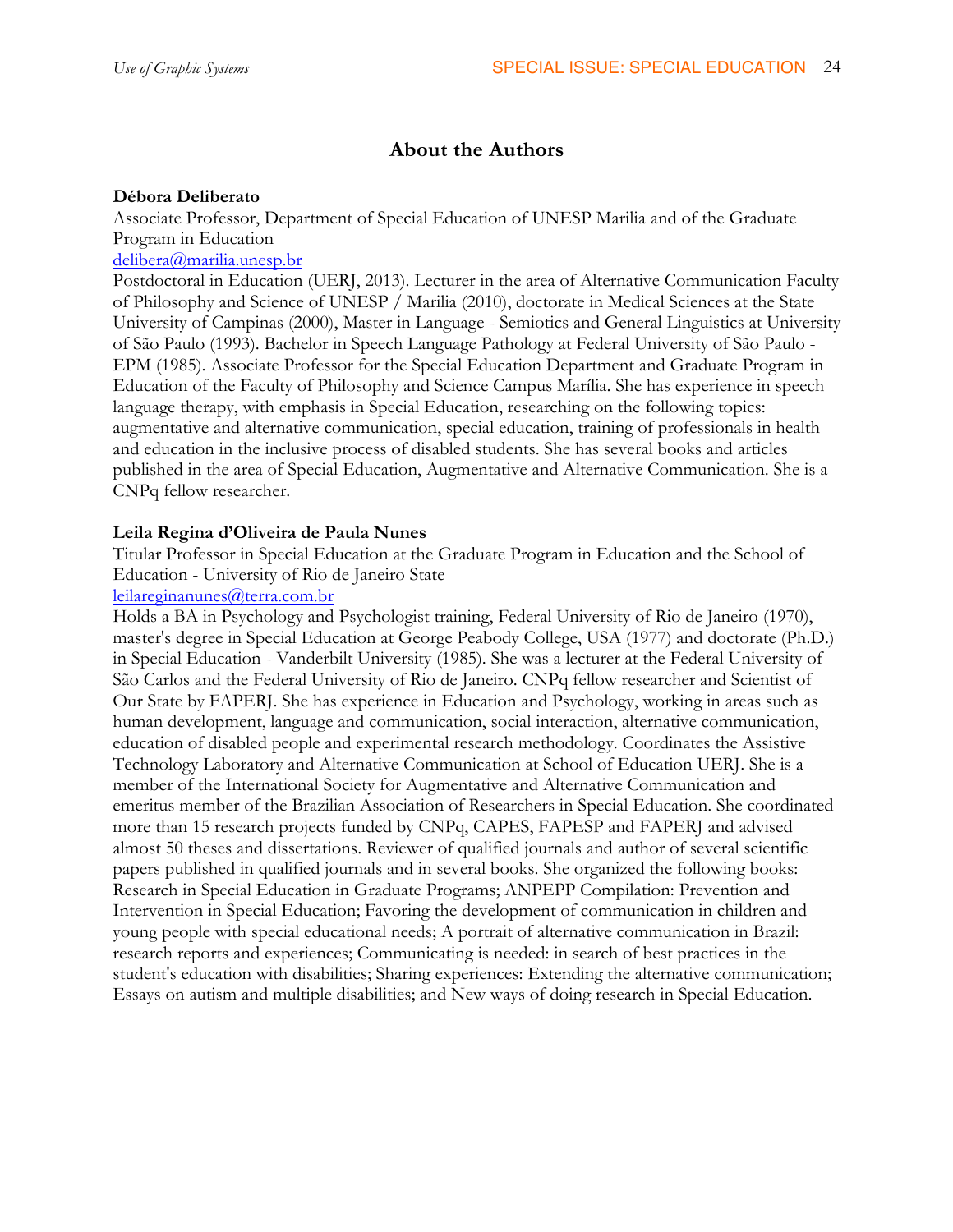### **About the Guest Editors**

#### **Márcia Denise Pletsch**

Professor at the Graduate Education, Contexts, Contemporary and Popular Demand Program (PPGEduc) in the research line *Contemporary Studies and Educational Practices* and the Department of Education and Society at the Federal Rural University of Rio de Janeiro (UFRRJ) marciadenisepletsch@gmail.com

Researcher in the field of Special Education, Works with teacher and new researchers' education. Leader of the Research Group (CNPq) *Observatory of Special Education and school inclusion: curricular practices and teaching-learning processes*. Through an interagency agreement between the UFRRJ and the State University of Rio de Janeiro (UERJ), is also leader of the research group *Inclusion and learning of students with special educational needs: teaching practices, school culture and psychosocial aspects*. Currently, she coordinates CAPES's Observatory Program of Education with a network research project in the intellectual disability field involving Santa Catarina State University (UDESC), University of Vale do Itajaí (UNIVALI); and also coordinates researches funded by FAPERJ in the multiple disabilities field. She is the author of 'Rethinking school inclusion: policy guidelines, curricular practices and intellectual disability' and, in collaboration with Rosana Glat, the book 'School inclusion of students with special needs'. In partnership with other researchers, she produced, among other literature productions, the books: 'Different educational strategies for students with special needs' and 'Special Education and school inclusion: reflections on pedagogical practice'.

#### **Geovana Mendonça Lunardi Mendes**

Professor at the Graduate Program in Education and the Department of Pedagogy of Santa Catarina State University (PGE-UDESC)

#### geolunardi@gmail.com

Researcher in the field of Special Education and Curriculum Studies. Postdoctoral held in Argentina and the United States of America in the field of Curriculum and New Technologies at the University of San Andres in Buenos Aires and Ashland University in Ohio. Researcher coordinator of various research projects and participates as an invited researcher in national and international research projects. Her researches and productions have been focused on the Curriculum and school practices field, in particular on the issues related to changes, new technologies and curricular innovations within the school environment, and also the curricular practices aimed at inclusion of disabled people. She is currently the National Coordinator of the 'Education and Diversity' Consortium of CAPES program. FIPSE for International Cooperation, involving the Federal Rural University of Rio de Janeiro, in Brazil, and Georgetown College, Ashland University and Brighman Young University in the United States and also the Research Project: Connected Lessons: curricular changes and collaborative learning in PROUCA schools in Santa Catarina, funded by CNPq and the Observatory Project of School Practices funded by FAPESC. She is the coordinator at the Graduate Education Program, MA, PhD (FAED/UDESC). She coordinates the Observatory of Education: Tablets, Computers & Laptops, approved in OBEDUC/CAPES. Among her current productions, she highlights the book entitled 'Pedagogical Objects: an inclusive experience at Art workshops', in partnership with two more authors, and the organization of the book 'Disability and Schooling: new perspectives of analysis', in its second edition. She has authored numerous book chapters and journal articles.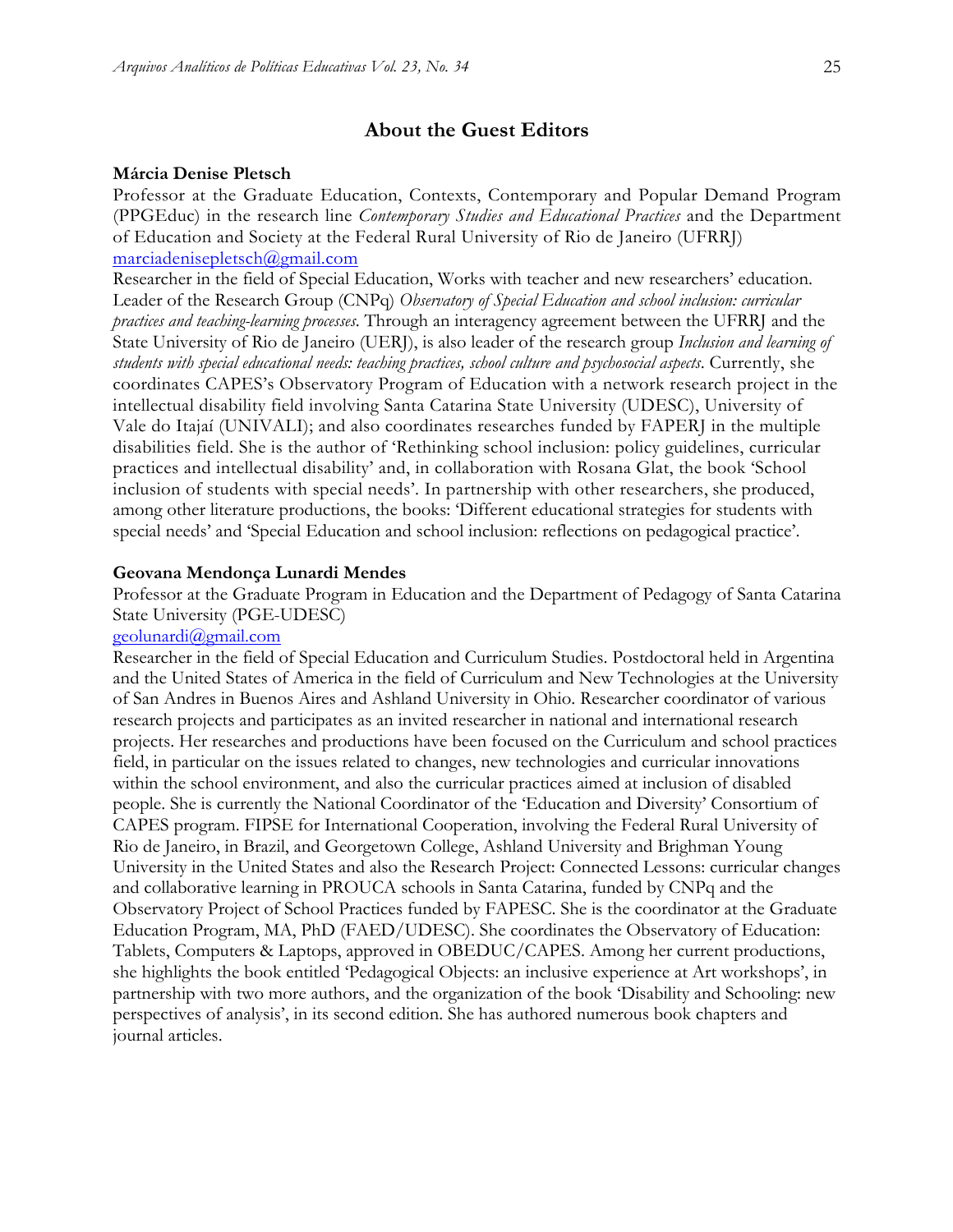# **SPECIAL ISSUE Special Education: Differences and Curriculum, Teaching, and Learning Processes**

# education policy analysis archives

Volume 23 Number 34 March 16th, 2015 ISSN 1068-2341

⊛

SOME RIGHTS RESERVED Readers are free to copy, display, and distribute this article, as long as the work is attributed to the author(s) and **Education Policy Analysis Archives,** it is distributed for noncommercial purposes only, and no alteration or transformation is made in the work. More details of this Creative Commons license are available at

http://creativecommons.org/licenses/by-nc-sa/3.0/. All other uses must be approved by the author(s) or **EPAA**. **EPAA** is published by the Mary Lou Fulton Institute and Graduate School of Education at Arizona State University Articles are indexed in CIRC (Clasificación Integrada de Revistas Científicas, Spain), DIALNET (Spain), Directory of Open Access Journals, EBSCO Education Research Complete, ERIC, Education Full Text (H.W. Wilson), QUALIS A2 (Brazil), SCImago Journal Rank; SCOPUS, SOCOLAR (China).

Please contribute commentaries at http://epaa.info/wordpress/ and send errata notes to Gustavo E. Fischman fischman@asu.edu

**Join EPAA's Facebook community** at https://www.facebook.com/EPAAAAPE and **Twitter feed** @epaa\_aape.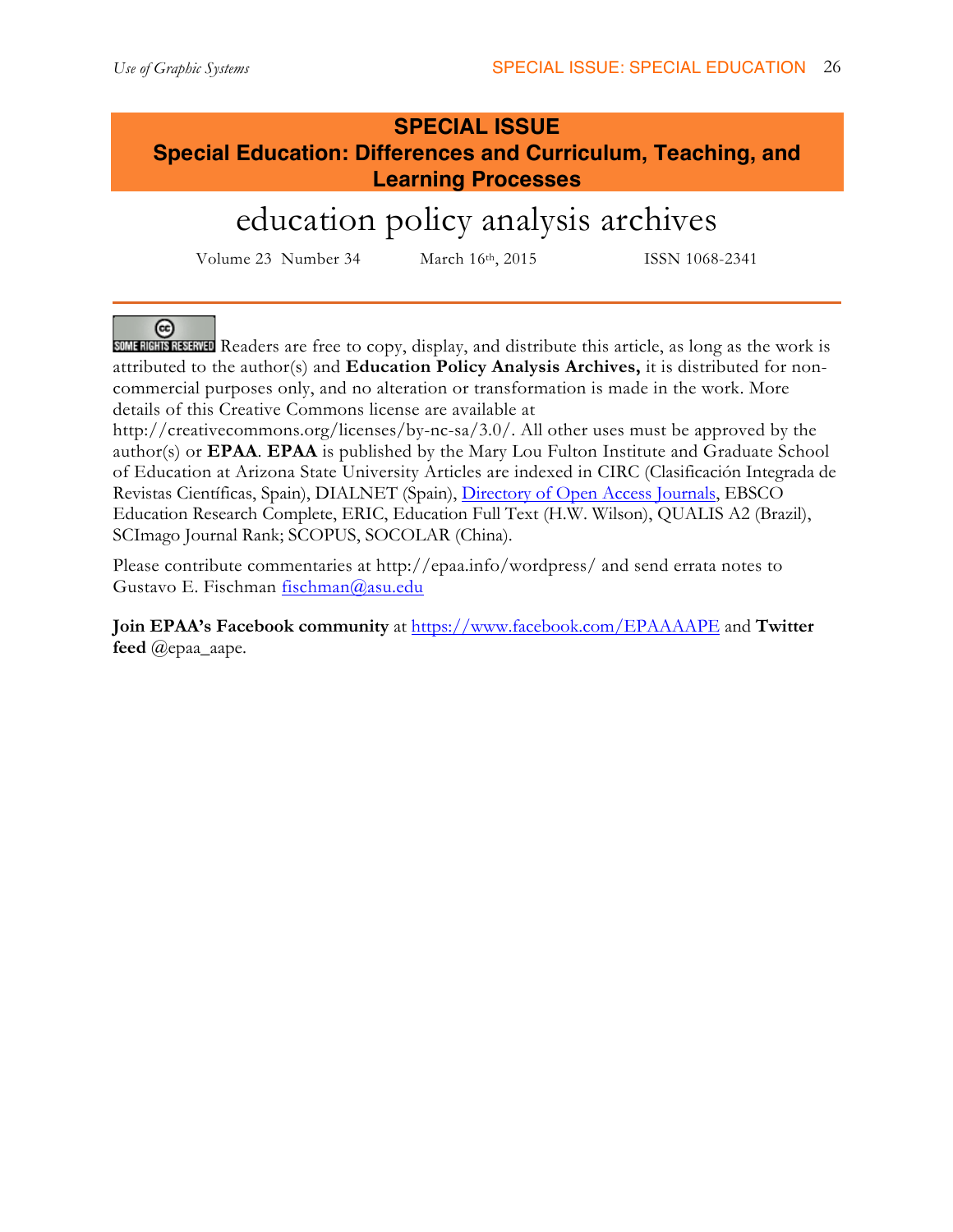## arquivos analíticos de políticas educativas conselho editorial

Editor: **Gustavo E. Fischman** (Arizona State University) Editores Associados: **Rosa Maria Bueno Fisher** e **Luis A. Gandin** (Universidade Federal do Rio Grande do Sul)

**Dalila Andrade de Oliveira** Universidade Federal de Minas Gerais, Brasil **Paulo Carrano** Universidade Federal Fluminense, Brasil **Luciano Mendes de Faria Filho** Universidade Federal **Alicia Maria Catalano de Bonamino** Pontificia Universidade Católica-Rio, Brasil **Fabiana de Amorim Marcello** Universidade Luterana do Brasil, Canoas, Brasil **Alexandre Fernandez Vaz** Universidade Federal de Santa Catarina, Brasil **Gaudêncio Frigotto** Universidade do Estado do Rio de Janeiro, Brasil **Alfredo M Gomes** Universidade Federal de Pernambuco, Brasil **Petronilha Beatriz Gonçalves e Silva** Universidade Federal de São Carlos, Brasil **Nadja Herman** Pontificia Universidade Católica –Rio Grande do Sul, Brasil **José Machado Pais** Instituto de Ciências Sociais da Universidade de Lisboa, Portugal **Wenceslao Machado de Oliveira Jr.** Universidade Estadual de Campinas, Brasil

**Jefferson Mainardes** Universidade Estadual de Ponta Grossa, Brasil

- de Minas Gerais, Brasil
- **Lia Raquel Moreira Oliveira** Universidade do Minho, Portugal

**Belmira Oliveira Bueno** Universidade de São Paulo, Brasil

**António Teodoro** Universidade Lusófona, Portugal

Pia L. Wong California State University Sacramento, U.S.A

- **Sandra Regina Sales** Universidade Federal Rural do Rio de Janeiro, Brasil
- **Elba Siqueira Sá Barreto** Fundação Carlos Chagas, Brasil

**Manuela Terrasêca** Universidade do Porto, Portugal

- **Robert Verhine** Universidade Federal da Bahia, Brasil
- **Antônio A. S. Zuin** Universidade Federal de São Carlos, Brasil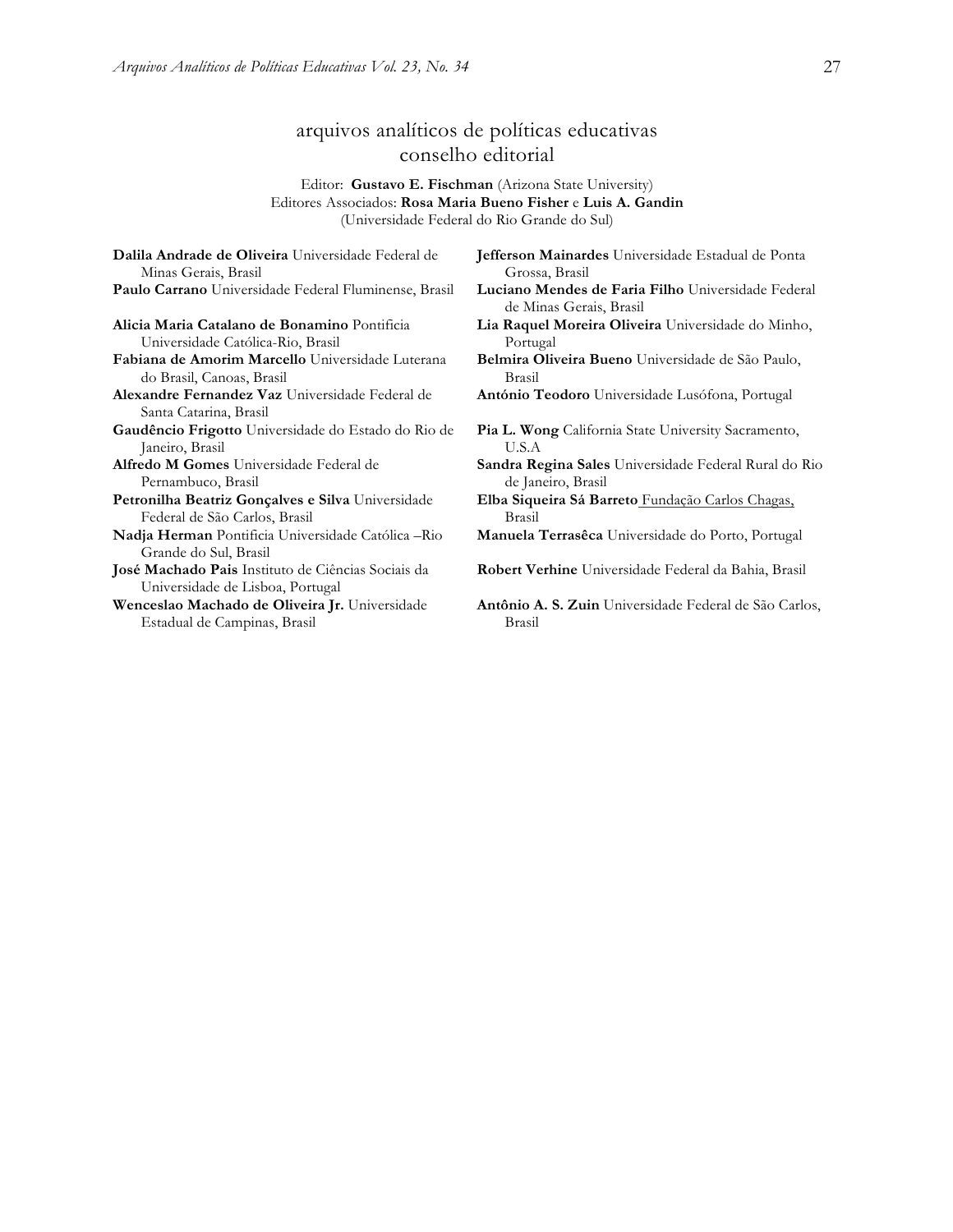## education policy analysis archives editorial board

Editor **Gustavo E. Fischman** (Arizona State University)

Associate Editors: **Audrey Amrein-Beardsley** (Arizona State University), **Rick Mintrop**, (University of California, **Jeanne M. Powers** (Arizona State University)

**David C. Berliner** Arizona State University **William Mathis** University of Colorado, Boulder **Robert Bickel** Marshall University **Tristan McCowan** Institute of Education, London **Eric Camburn** University of Wisconsin, Madison **Michele S. Moses** University of Colorado, Boulder **Wendy C. Chi\*** University of Colorado, Boulder **Julianne Moss** University of Melbourne **Casey Cobb** University of Connecticut **Sharon Nichols** University of Texas, San Antonio **Arnold Danzig** Arizona State University **Noga O'Connor** University of Iowa **Antonia Darder** University of Illinois, Urbana-Champaign **Linda Darling-Hammond** Stanford University **Laurence Parker** University of Illinois, Urbana-**Chad d'Entremont** Strategies for Children **Susan L. Robertson** Bristol University **John Diamond** Harvard University **John Rogers** University of California, Los Angeles **Tara Donahue** Learning Point Associates **A. G. Rud** Purdue University **Christopher Joseph Frey** Bowling Green State University **Melissa Lynn Freeman\*** Adams State College **Kimberly Scott** Arizona State University **Amy Garrett Dikkers** University of Minnesota **Dorothy Shipps** Baruch College/CUNY **Gene V Glass** Arizona State University **Maria Teresa Tatto** Michigan State University **Ronald Glass** University of California, Santa Cruz **Larisa Warhol** University of Connecticut **Harvey Goldstein** Bristol University **Cally Waite** Social Science Research Council **Jacob P. K. Gross** Indiana University **John Weathers** University of Colorado, Colorado **Eric M. Haas** WestEd **Kevin Welner** University of Colorado, Boulder **Kimberly Joy Howard\*** University of Southern California

**Craig Howley** Ohio University **John Willinsky** Stanford University

**Jessica Allen** University of Colorado, Boulder **Christopher Lubienski** University of Illinois, Urbana-Champaign **Gary Anderson** New York University **Sarah Lubienski** University of Illinois, Urbana-Champaign **Michael W. Apple** University of Wisconsin, Madison **Samuel R. Lucas** University of California, Berkeley **Angela Arzubiaga** Arizona State University **Maria Martinez-Coslo** University of Texas, Arlington **Henry Braun** Boston College **Heinrich Mintrop** University of California, Berkeley **João Paraskveva** University of Massachusetts, Dartmouth Champaign **Sherman Dorn** University of South Florida **Felicia C. Sanders** The Pennsylvania State University **Janelle Scott** University of California, Berkeley

Springs

**Ed Wiley** University of Colorado, Boulder

**Aimee Howley** Ohio University **Terrence G. Wiley** Arizona State University **Steve Klees** University of Maryland **Kyo Yamashiro** University of California, Los Angeles **Jaekyung Lee** SUNY Buffalo \* Members of the New Scholars Board